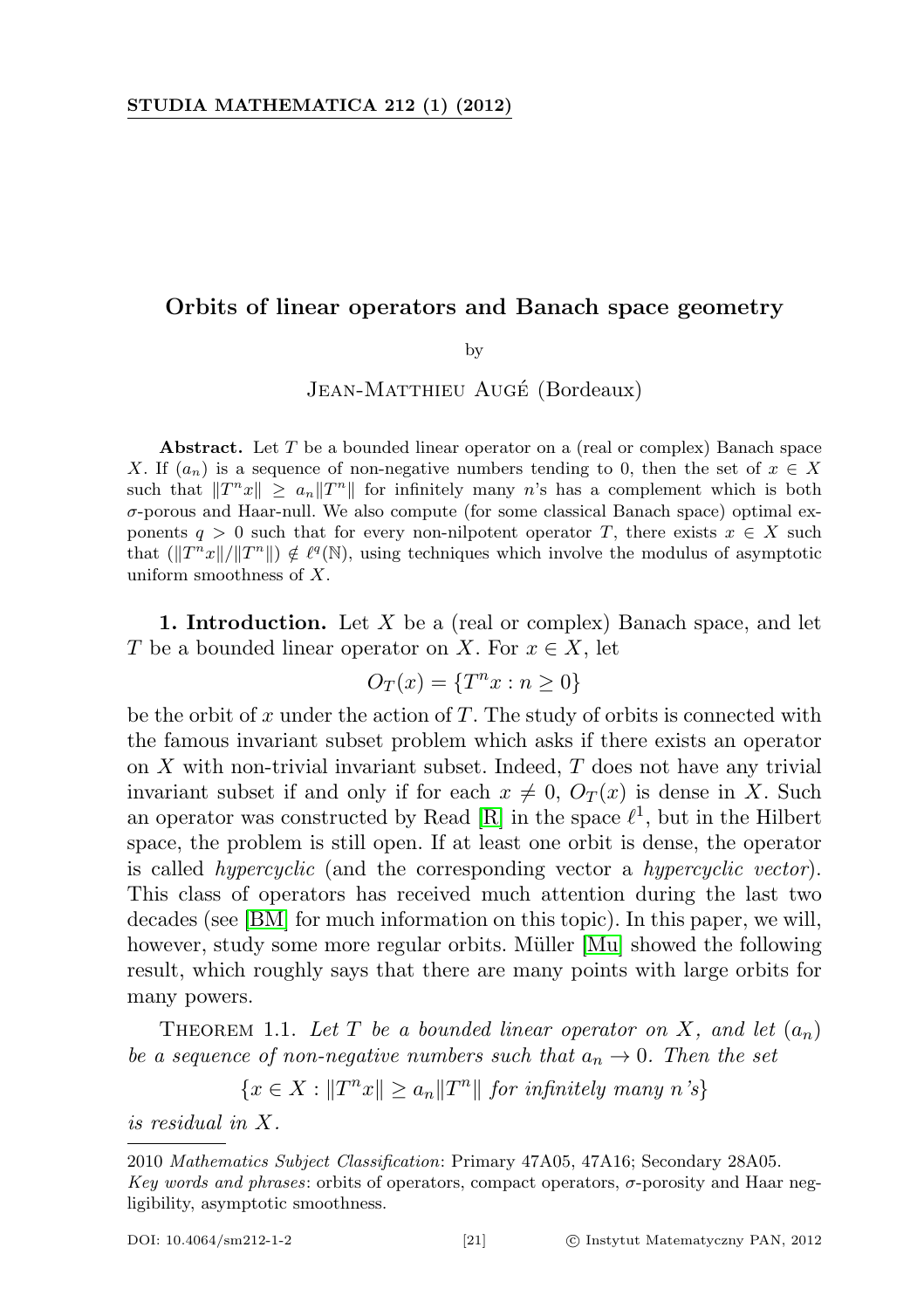A quick glance at the proof shows that the powers can be replaced by a sequence  $(T_n)$  of bounded linear operators. It may also be worth emphasizing that this is stronger than the uniform boundedness principle. Indeed, suppose that sup  $||T_n|| = \infty$  and find a sequence  $(n_j)$  such that  $||T_{n_j}|| \to \infty$ . Put  $a_j = 1/\sqrt{\Vert T_{n_j}\Vert}$  and apply the above result to  $S_j = T_{n_j}$  to deduce that there is a residual set of points  $x \in X$  such that  $||T_{n_j}x|| \ge \sqrt{||T_{n_j}||}$  for infinitely many j's, and in particular sup  $||T_n x|| = \infty$ . Equivalently, Theorem [1.1](#page-0-0) says that the complement of the set in question is of the first category.

Now, there are several other notions of smallness in analysis. In this paper, we consider two of them:  $\sigma$ -porosity, which is a stronger form of smallness than being of first category, and Haar-negligibility, which is an extension of having Lebesgue measure 0 in infinite dimensions (see next section for definitions). These two notions are actually not comparable: Preiss and Tišer (see  $[BL, Chapter 6]$  $[BL, Chapter 6]$ ) showed that any real separable Banach space of infinite dimension can be decomposed as the disjoint union of two sets, one of which is  $\sigma$ -porous and the other Haar-null.

In Section 2, we generalize Theorem [1.1](#page-0-0) as follows:

<span id="page-1-0"></span>THEOREM 1.2. Let X be a Banach space (real or complex) and  $(T_n)$  be a sequence of bounded linear operators on X. Let also  $(a_n)$  be a sequence of non-negative numbers such that  $a_n \to 0$ . Then the complement of the set

 ${x \in X : ||T_n x|| \ge a_n ||T_n||}$  for infinitely many n's

is  $\sigma$ -porous. If X is separable, then this complement is also Haar-null.

These notions of smallness, together with linear dynamics, have also been studied (for different problems) in [\[Bay1\]](#page-17-2) and [\[BMM\]](#page-17-3). The example  $T = B$ where B is the unweighted backward shift defined on  $\ell^1(\mathbb{N})$  by  $Be_1 = 0$ and  $Be_k = e_{k-1}$  for  $k \geq 2$  (where  $(e_k)$  is the canonical basis of  $\ell^1$ ) satisfies  $||T^nx||/||T^n|| \to 0$  for each x, because  $||T^n|| = 1$  and  $||T^nx|| = \sum_{k=n+1}^{\infty} |x_k|$ for  $x = \sum_{k=1}^{\infty} x_k e_k$ . Thus, in general, the condition " $a_n \to 0$ " cannot be improved.

In Section 3, we study some cases involving compact operators to get better estimates. We also give some examples to discuss the limitations of our results. Section 4 contains our main result. As should be clear from what we said, the underlying theme of this paper is to look for points  $x \in X$  such that many powers  $||T^n x||$  are as close as possible to  $||T^n||$ . Beauzamy [\[Be\]](#page-17-4) showed that given a bounded linear operator  $T$  on a Hilbert space  $H$ , the set

$$
\left\{x\in H: \sum_{n=1}^\infty \frac{\|T^nx\|}{\|T^n\|}=\infty\right\}
$$

is dense in H (which in some sense says that  $\|T^n x\|$  is not too far from  $\|T^n\|$ for many powers). Using an alternative proof, Müller  $[Mu]$  showed that for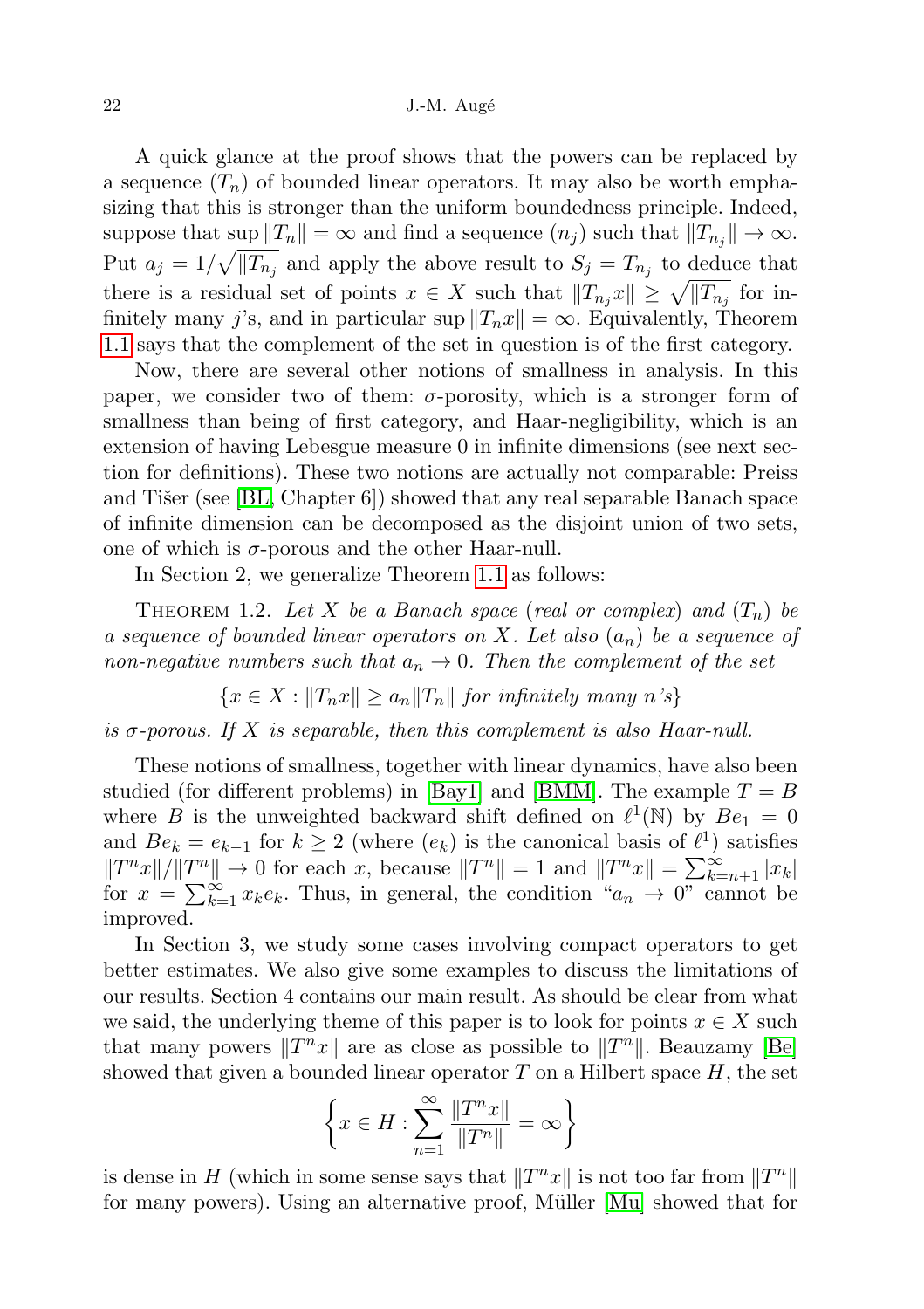each  $q < 2$ , the set

$$
\left\{x\in H: \sum_{n=1}^\infty \left(\frac{\|T^nx\|}{\|T^n\|}\right)^q=\infty\right\}
$$

is dense in  $H$ , and also showed a similar statement for operators on Banach spaces (replacing  $q < 2$  by  $q < 1$ ). He also exhibited examples showing that the constants 1 and 2 are optimal for Banach space and Hilbert space operators. These problems also have connections with some famous plank theorems of Ball (see [\[Bal1\]](#page-17-5) and [\[Bal2\]](#page-17-6)). We recall those results.

THEOREM 1.3 (K. Ball, [\[Bal1\]](#page-17-5)). Let  $X$  be a (real or complex) Banach space and  $(f_n) \subset X^*$  such that  $||f_n|| = 1$  for each n. Let also  $(\alpha_n) \subset \mathbb{R}^+$ be such that  $\sum_{n=1}^{\infty} \alpha_n < 1$ . Then there is a point x with  $||x|| = 1$  such that  $|\langle f_n, x \rangle| \geq \alpha_n$  for each n.

In [\[Bal2\]](#page-17-6), the condition  $\sum_{n=1}^{\infty} \alpha_n < 1$  is improved to  $\sum_{n=1}^{\infty} \alpha_n^2 < 1$ for complex Hilbert spaces. Now, considering the adjoint of  $T^n$ , one can show that a similar statement holds for sequences of operators (see [\[MV\]](#page-18-2) for details). This gives a direct proof of the above results. Anyway, the previous exponents suggest that for a Banach space  $X$ , the quantity

$$
q_X = \sup \left\{ q > 0 : \text{for every non-nilpotent and bounded linear operator } T, \right\}
$$

$$
\sum_{n=1}^{\infty} \left( \frac{\|T^n x\|}{\|T^n x\|} \right)^q = \infty \text{ for some } x \in X
$$

should depend on the geometry of  $X$ . This will be the case and we will in particular obtain:

 $n=1$ 

 $||T^n||$ 

THEOREM 1.4.  $q_{\ell^p} = p$ ,  $q_{L^p} = \min(p, 2)$   $(1 \leq p < \infty)$ ,  $q_{c_0} = \infty$ .

To unify those results, we will use the modulus of asymptotic uniform smoothness of  $X$ , which is a tool from Banach space geometry that has been used for several problems of nonlinear functional analysis. We refer the reader to Section 4 for definitions. Note that a similar discussion, involving weakly closed sequences and type of the space, can be found in [\[Bay2\]](#page-17-7) and [\[BM,](#page-17-0) Chapter 10]. Throughout, we shall denote by  $\mathcal{L}(X)$  the set of bounded linear operators on a Banach space X and by  $B(x, r)$  the open ball of center x and radius  $r (x \in X, r > 0)$ .

2.  $\sigma$ -porosity and Haar-negligibility: proof of Theorem [1.2.](#page-1-0) Let us first recall the definitions of  $\sigma$ -porous and Haar-null sets. The notion of porosity quantifies the fact that a set has empty interior. Porosity was introduced by E. P. Dolženko  $[D]$ , and has been studied in detail since then (see [\[Z\]](#page-18-3)). It appears for example in the study of differentiability properties of real-valued convex functions defined on a separable Banach space X.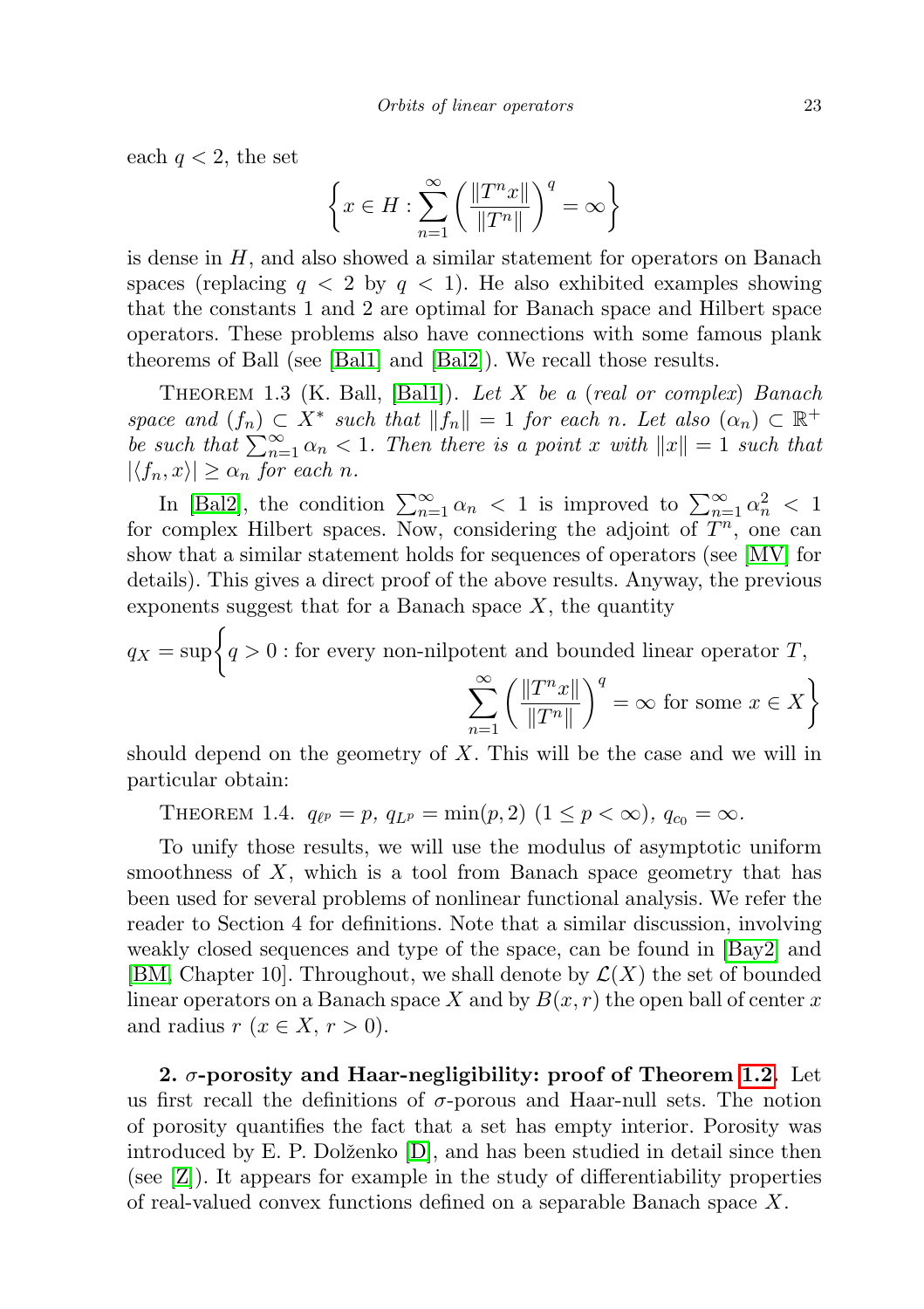DEFINITION 2.1. A Borel subset  $E$  of a Banach space  $X$  is called *porous* if there exists  $\lambda \in [0,1]$  such that the following is true: for every  $x \in E$  and every  $\epsilon > 0$ , there exists a point  $y \in X$  such that  $0 < ||y - x|| < \epsilon$  and  $E \cap B(y, \lambda ||x - y||)$  is empty. A countable union of porous sets is said to be σ-porous.

Haar-null sets were introduced by Christensen [\[C\]](#page-17-9). They appear in the study of differentiability of Lipschitz functions defined on a Banach space. Note that the definition of Haar-null sets makes sense in any Polish abelian group G. Here, we restrict ourselves to the Banach space setting.

DEFINITION 2.2. Let X be a separable Banach space. A set  $E \subset X$  is said to be *Haar-null* if there exists a Borel probability measure m on  $X$ such that for every  $x \in X$ , the translate  $x + E$  has m-measure 0.

With those definitions in mind, we can now start the proof of Theorem [1.2.](#page-1-0) Let  $(T_n) \subset \mathcal{L}(X)$  and  $(a_n) \subset \mathbb{R}^+$  be such that  $a_n \to 0$ . If infinitely many  $T_n$ 's are 0, then the result is obvious. We may assume, without loss of generality, that  $T_n \neq 0$  for every n. Let us first prove the assertion about  $\sigma$ -porosity. We can write the complement in the form  $\bigcup_{N=1}^{\infty} E_N$  with

$$
E_N = \{x : \forall n \ge N, \|T_n x\| < a_n \|T_n\|\}.
$$

We shall see that for fixed  $N \geq 1$ ,  $E_N$  is porous with the constant  $\lambda = 1/4$ (but, actually, any fixed  $\lambda \in [0,1]$  works, by adjusting the computations in what follows). Consider now  $x \in E_N$  and  $\epsilon > 0$ . Fix  $n \geq N$  and  $y_0$  with  $||y_0|| = 1$  such that

$$
a_n \leq \frac{\epsilon}{8}
$$
 and  $||T_n y_0|| \geq \frac{||T_n||}{2}$ .

We have

$$
\left\|T_n\left(x+\frac{\epsilon}{2}y_0\right)\right\|+\left\|T_n\left(x-\frac{\epsilon}{2}y_0\right)\right\| \ge \epsilon \|T_n y_0\| \ge \frac{\epsilon}{2} \|T_n\|,
$$

so

$$
\left\|T_n\left(x+\frac{\epsilon}{2}y_0\right)\right\| \ge \frac{\epsilon}{4} \|T_n\| \quad \text{or} \quad \left\|T_n\left(x-\frac{\epsilon}{2}y_0\right)\right\| \ge \frac{\epsilon}{4} \|T_n\|.
$$

Replacing possibly  $y_0$  by  $-y_0$ , we can assume that  $||T_n(x + \frac{\epsilon}{2})||$  $\frac{\epsilon}{2}y_0$ | $\geq \frac{\epsilon}{4}$ || $T_n$ ||. Put  $y = x + \frac{\epsilon}{2}$  $\frac{ε}{2}y_0$ , so  $||y - x|| = ε/2 < ε$ . To conclude, it is enough to show that

$$
B\left(y, \frac{1}{4}||x - y||\right) \cap E_N = B\left(y, \frac{\epsilon}{8}\right) \cap E_N = \emptyset.
$$

Let  $z \in B(y, \epsilon/8)$ . We have

$$
||T_n z|| \ge ||T_n y|| - ||T_n (z - y)|| \ge \frac{\epsilon}{4} ||T_n|| - \frac{\epsilon}{8} ||T_n||
$$
  

$$
\ge \frac{\epsilon}{8} ||T_n|| \ge a_n ||T_n||
$$

and  $z \notin E_N$ , as announced.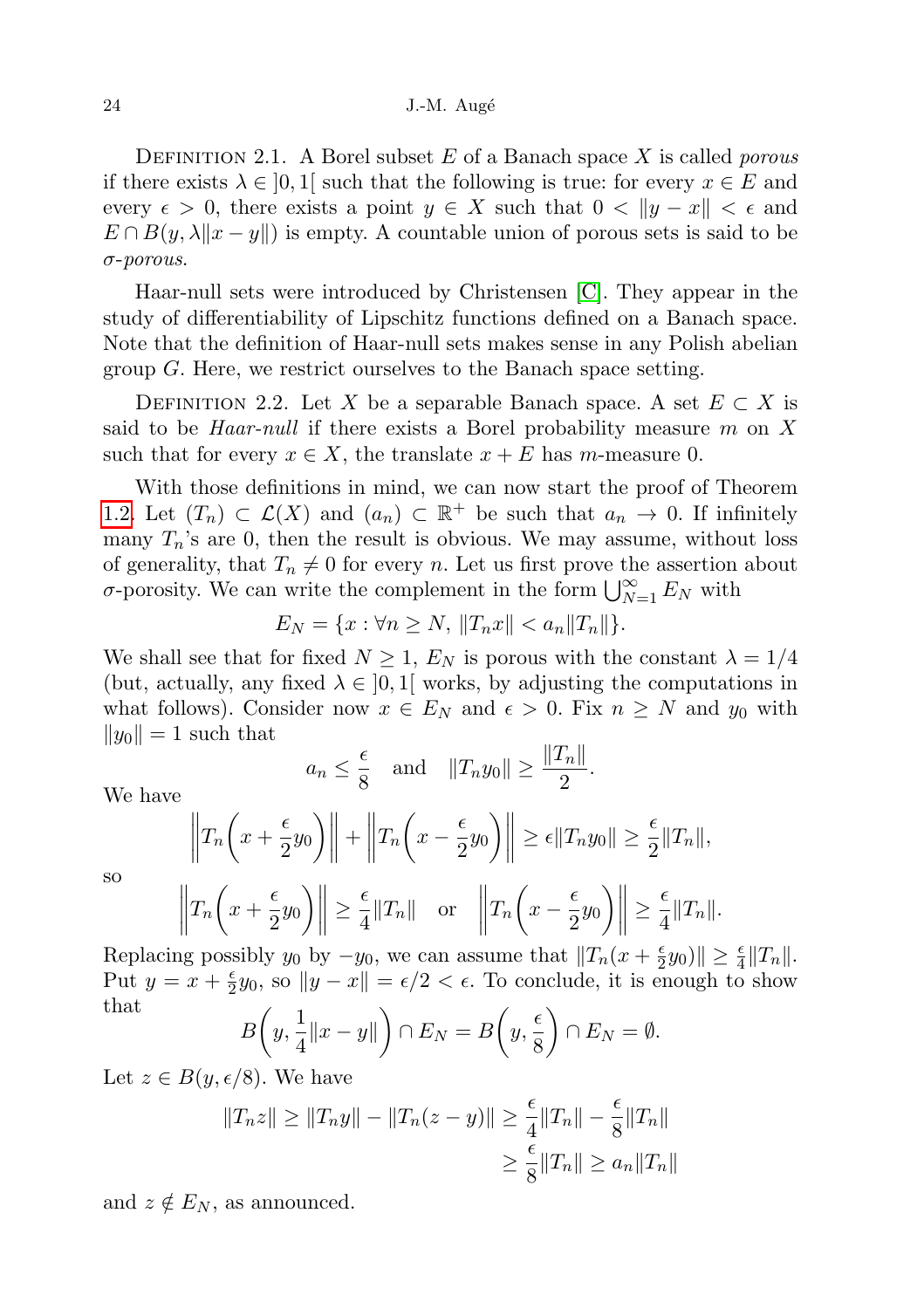Let us now prove the second assertion. Considering only the real linear structure of X, we may assume that X is a real Banach space. Keeping the same notation as above, it is enough to show that each  $E<sub>N</sub>$  is Haar-null since a countable union of Haar-null sets is Haar-null. An efficient way to prove that a Borel subset  $E \subset X$  is Haar-null is to find a subspace  $V \subset X$  of finite dimension such that

for all 
$$
x \in X
$$
 and almost every  $v \in V$ ,  $x + v \notin E$ 

(here "almost every" refers to the Lebesgue measure on  $V$ ). We can find where  $\ell$  and that  $||T_n u|| \ge \sqrt{a_n} ||T_n||$  for infinitely many n's (by the first part of the theorem); we will show that  $V = \mathbb{R}u$  is the subspace we are looking for. Fix  $x \in X$  and put

$$
\Lambda = \{ \lambda \in \mathbb{R} : x + \lambda u \in E_N \}.
$$

It remains to check that  $\Lambda$  has Lebesgue measure 0. Let  $\lambda \in \Lambda$ . Then

$$
||T_n(x + \lambda u)|| \le a_n ||T_n|| \quad (n \ge N).
$$

Hence, we get

$$
\left| |\lambda| - \frac{\|T_n x\|}{\|T_n u\|} \right| \le a_n \frac{\|T_n\|}{\|T_n u\|} \quad (n \ge N).
$$

Put  $b_n = ||T_n x||/||T_n u||$ . The above inequality shows that  $\lambda \in E_+ \cup E_-,$ where

$$
E_{+} = \bigcap_{n \geq N} \left[ b_n - a_n \frac{\|T_n\|}{\|T_n u\|}, b_n + a_n \frac{\|T_n\|}{\|T_n u\|} \right],
$$
  

$$
E_{-} = \bigcap_{n \geq N} \left[ -b_n - a_n \frac{\|T_n\|}{\|T_n u\|}, -b_n + a_n \frac{\|T_n\|}{\|T_n u\|} \right].
$$

This implies that the Lebesgue measure of  $\Lambda$  is not greater than

$$
4\inf_{n\geq N}a_n\frac{\|T_n\|}{\|T_n u\|},
$$

which is 0, because for infinitely many  $n$ 's,

$$
a_n \frac{\|T_n\|}{\|T_n u\|} \le \sqrt{a_n} \to 0 \quad (n \to \infty).
$$

This completes the proof.

Let X be a complex Banach space and  $T \in \mathcal{L}(X)$ . Let  $r(T)$  be the spectral radius of T and  $r_x(T)$  be its local spectral radius defined by  $r_x(T) =$  $\overline{\lim}$   $||T^n x||^{1/n}$ . We obtain:

COROLLARY 2.3. If X is a complex Banach space and  $T \in \mathcal{L}(X)$ , then the complement of the set of x such that  $r_x(T) = r(T)$  is  $\sigma$ -porous, and Haar-null if  $X$  is separable.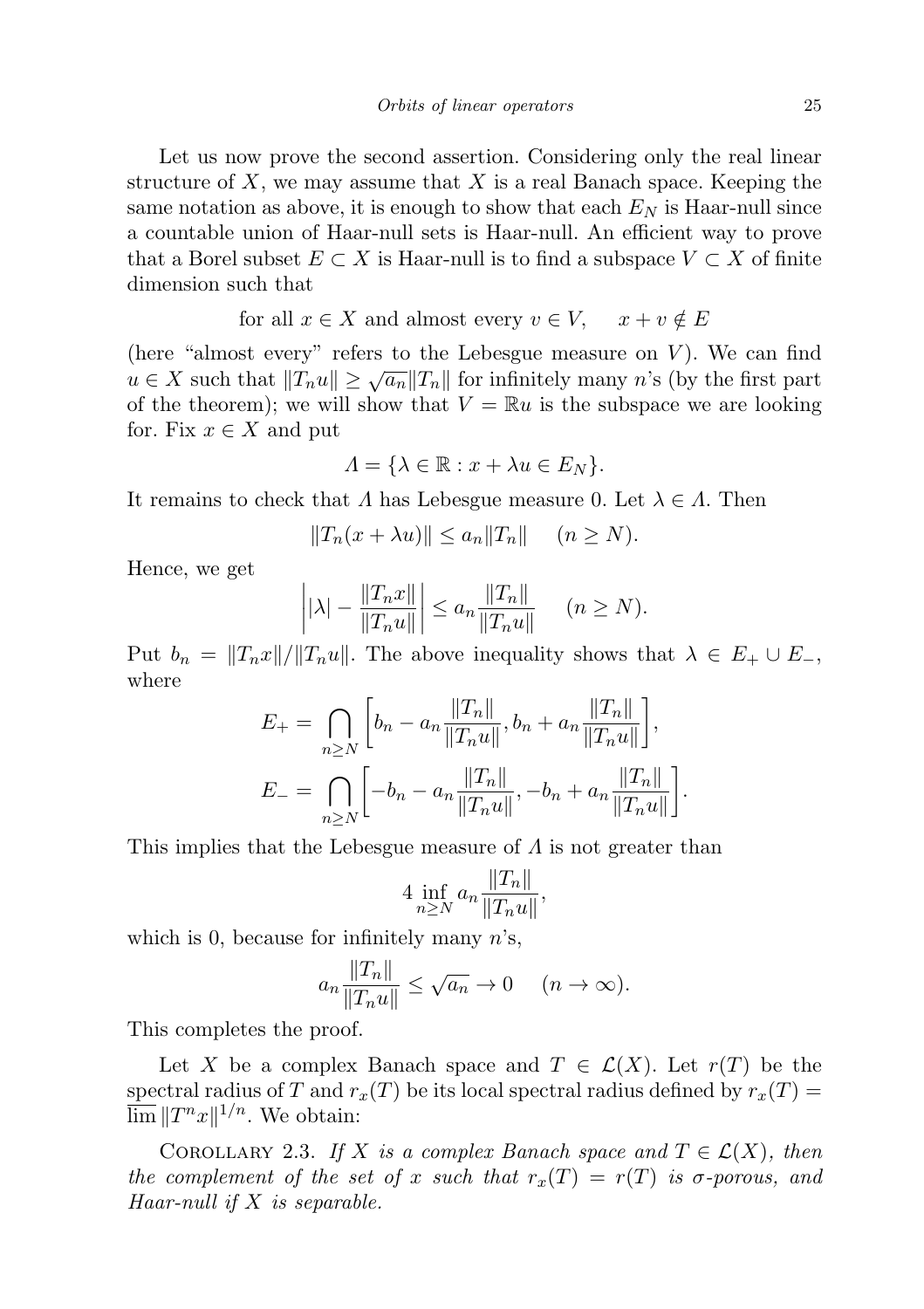*Proof.* Apply the above result to  $a_n = 1/n$  and use the spectral radius formula:  $\lim \|T^n\|^{1/n} = r(T)$ .

**3. Compact case.** In this section, we move away from Haar-negligibility and  $\sigma$ -porosity and try to improve the condition  $a_n \to 0$ . Note that in contrast to Theorem [1.2,](#page-1-0) the proof of the next proposition really uses the powers of the operator T.

<span id="page-5-0"></span>**PROPOSITION** 3.1. Let  $X$  be a real or complex Banach space and let  $T \in \mathcal{L}(X)$  be such that:

- $(i)$  T is compact.
- (ii)  $(||T^n||)$  is non-decreasing.

Then, for each  $\epsilon > 0$ , there exists  $x \in X$  with  $||x|| \leq 1$  such that for infinitely many n's, we have

$$
||T^n x|| \ge (1 - \epsilon) ||T^n||.
$$

Furthermore,

$$
\left\{x\in X:\varlimsup \frac{\|T^nx\|}{\|T^n\|}>0\right\}
$$

is a dense subset of X.

*Proof.* There exists  $(x_n) \subset X$  with  $||x_n|| = 1$  such that  $||T^n x_n|| \ge$  $(1-\epsilon/2)$ ||T<sup>n</sup>||. By the compactness of T, one can extract from  $(Tx_n)$  a norm convergent subsequence  $(T x_{n_k})$ . So, we can find N such that for  $k \geq N$ ,

$$
||Tx_{n_k} - Tx_N|| \le \epsilon/2.
$$

Put 
$$
x = x_N
$$
. For  $k \ge N$ , we get  
\n
$$
||T^{n_k}x|| \ge ||T^{n_k}x_{n_k}|| - ||T^{n_k}(x - x_{n_k})||
$$
\n
$$
\ge (1 - \epsilon/2)||T^{n_k}|| - ||T(x - x_{n_k})|| ||T^{n_k-1}||
$$
\n
$$
\ge (1 - \epsilon/2 - ||T(x - x_{n_k})||) ||T^{n_k}|| \text{ as } (||T^n||) \text{ is non-decreasing}
$$
\n
$$
\ge (1 - \epsilon)||T^{n_k}||.
$$

Let us see the density. Take  $\eta > 0$  and  $x \in X$ . By the above, we can find a point  $x_0$  with  $||x_0|| \leq 1$  such that for infinitely many n's,

$$
||T^{n}x_0|| \geq \frac{1}{2}||T^{n}||.
$$

For those  $n$ , we have

$$
||T^n(x + \eta x_0)|| + ||T^n(x - \eta x_0)|| \ge 2\eta ||T^n x_0|| \ge \eta ||T^n||.
$$

Hence

$$
\overline{\lim} \frac{\|T^n(x + \eta x_0)\|}{\|T^n\|} > 0 \quad \text{or} \quad \overline{\lim} \frac{\|T^n(x - \eta x_0)\|}{\|T^n\|} > 0,
$$

and since  $||x - (x \pm \eta x_0)|| \leq \eta$ , we get the density.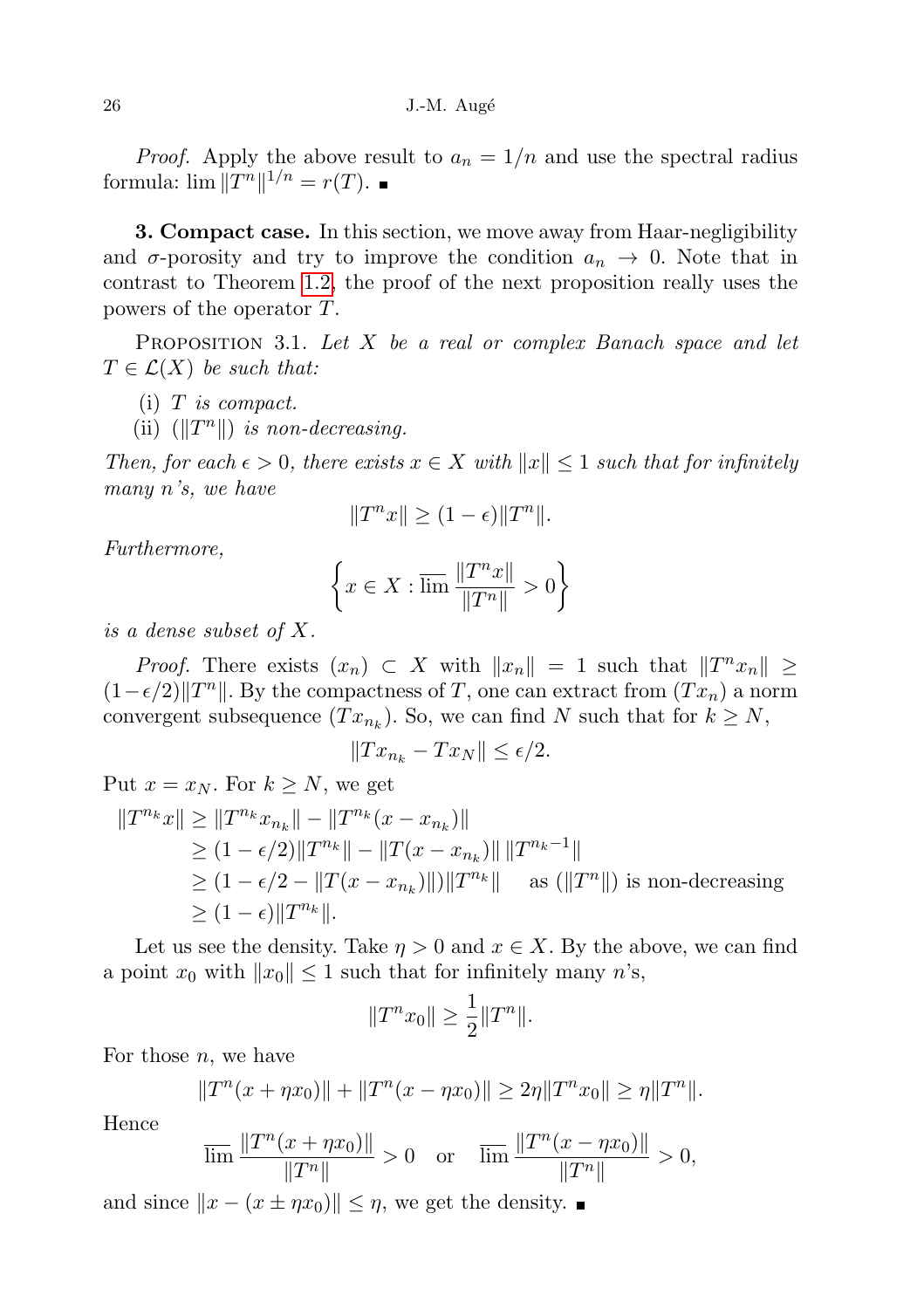The following two examples show that we cannot remove assumptions  $(i)$  or  $(ii)$ .

Example 3.2.

(i') There exists  $T \in \mathcal{L}(\ell^p(\mathbb{N}))$  such that  $(\|T^n\|)$  is non-decreasing and for all  $x \in \ell^p(\mathbb{N}),$ 

$$
\frac{\|T^nx\|}{\|T^n\|}\to 0.
$$

(ii') There exists a compact operator  $T \in \mathcal{L}(\ell^p(\mathbb{N}))$  such that for every  $x \in \ell^p(\mathbb{N}),$ 

$$
\frac{\|T^nx\|}{\|T^n\|}\to 0.
$$

*Proof.* For (i'), it is enough to take  $T = B$  where B is the unweighted backward shift (see introduction). For  $(ii')$ , we let T be the weighted backward shift defined on  $\ell^p(\mathbb{N})$  with its natural norm and canonical basis  $(e_k)$ by

$$
Tx = \sum_{k=2}^{\infty} w_k x_k e_{k-1}
$$

where  $(w_k)$  is a sequence decreasing to zero; it is easy to see that T is compact as a norm limit of finite rank operators. For  $n \in \mathbb{N}$ , we have

$$
T^n x = \sum_{k=n+1}^{\infty} x_k w_k w_{k-1} \cdots w_{k-n+1} e_{k-n},
$$

which implies

$$
||T^{n}x||^{p} = \sum_{k=n+1}^{\infty} |x_{k}w_{k}w_{k-1}\cdots w_{k-n+1}|^{p} \leq \left(\prod_{k=2}^{n+1} w_{k}\right)^{p} \sum_{k=n+1}^{\infty} |x_{k}|^{p}.
$$

Considering  $||T^n e_{n+1}||$ , we obtain exactly  $||T^n||^p = (\prod_{k=2}^{n+1} w_k)^p$  and hence

$$
\frac{\|T^nx\|^p}{\|T^n\|^p}\leq \sum_{k=n+1}^\infty |x_k|^p\to 0. \ \blacksquare
$$

If the space X is reflexive, we can slightly improve the previous result.

PROPOSITION 3.3. Let X be a real or complex reflexive Banach space and suppose  $T \in \mathcal{L}(X)$  satisfies assumptions (i) and (ii) of Proposition [3.1](#page-5-0). Then there exists  $x \in X$  with  $||x|| \leq 1$  such that

$$
\varlimsup \frac{\|T^nx\|}{\|T^n\|}=1.
$$

Proof. A compact operator always attains its norm on a reflexive space (although this fact is not strictly necessary here). Write  $||T^n|| = ||T^n x_n||$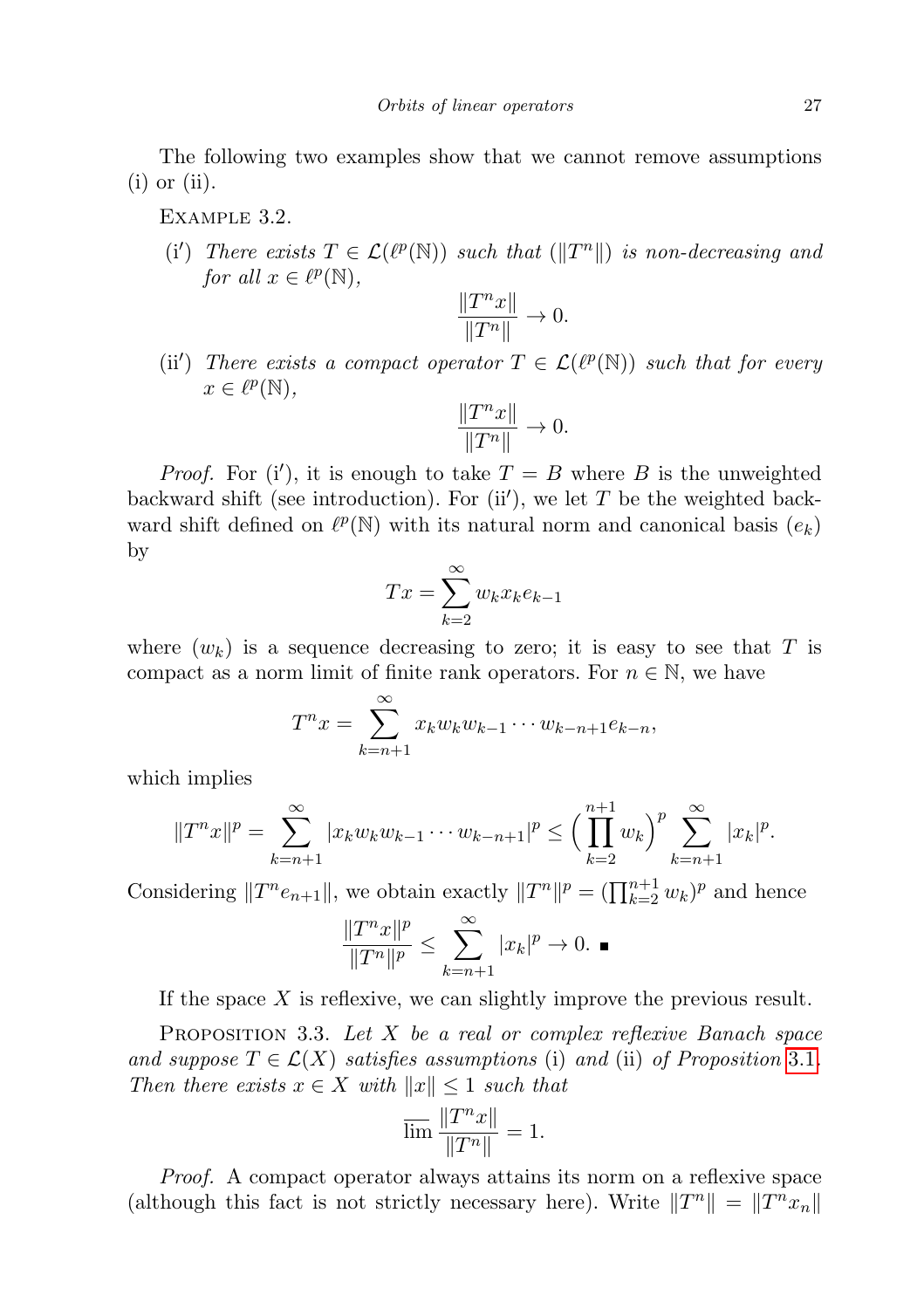with  $(x_n) \subset B_X$ . From  $(x_n)$ , we can by reflexivity extract a subsequence  $(x_{n_k})$  which converges weakly to some point x with  $||x|| \leq 1$ . Estimating  $\|T^{n_k}x\|$  as above, we get

$$
||T^{n_k}x|| \ge (1 - ||T(x - x_{n_k})||)||T^{n_k}||.
$$

Then we use the (well-known) fact that a compact operator maps weakly convergent sequences into norm convergent ones. Hence  $||T(x - x_{n_k})||$  goes to 0 and

$$
\varlimsup \frac{\|T^nx\|}{\|T^n\|} \geq 1,
$$

which concludes the proof.  $\blacksquare$ 

Our last example shows that the reflexivity cannot be omitted.

EXAMPLE 3.4. There exists a compact operator T on  $c_0$  (the space of sequences converging to zero with the usual norm) such that  $(\Vert T^n \Vert)$  is nondecreasing and for each  $x \in c_0$  with  $||x|| \leq 1$ ,

$$
\overline{\lim}\, \frac{\|T^nx\|}{\|T^n\|} < 1.
$$

*Proof.* We consider this time the operator T on  $c_0$  defined by

$$
Tx = \sum_{k=1}^{\infty} w_k x_k e_{k-1} + x_0 e_0
$$

where  $(w_n)$  is a sequence decreasing to zero with  $w_0 = 1$ . Then T is compact  $(same argument as in case (ii')).$  From the formulas

$$
\begin{cases}\nTe_0 = e_0, \\
Te_k = w_k e_{k-1} \quad (k \ge 1),\n\end{cases}
$$

we deduce by induction that

$$
T^{n}x = \left(\sum_{k=0}^{n} W_{k}x_{k}\right)e_{0} + \sum_{k=1}^{\infty} w_{k+n}w_{k+n-1}\cdots w_{k+1}x_{k+n}e_{k}
$$

where we put  $W_n = \prod_{i=0}^n w_i$ . Since  $(w_n)$  decreases to 0,  $(W_n)$  decreases to zero faster than any geometric sequence, so  $W = \sum_{k=0}^{\infty} W_k < \infty$ . On the other hand, for  $||x|| \leq 1$  we have

$$
||T^n x|| = \max\left( \left| \sum_{k=0}^n W_k x_k \right|, \sup_{k \ge 1} w_{k+n} w_{k+n-1} \cdots w_{k+1} |x_{k+n}|\right) \le \sum_{k=0}^n W_k,
$$

because  $0 \leq w_i \leq 1$ . Considering the vector  $e_0 + \cdots + e_n$ , we get  $||T^n|| =$  $\sum_{k=0}^{n} W_k$ , so  $(\Vert T^n \Vert)$  is indeed non-decreasing. Suppose now that there exists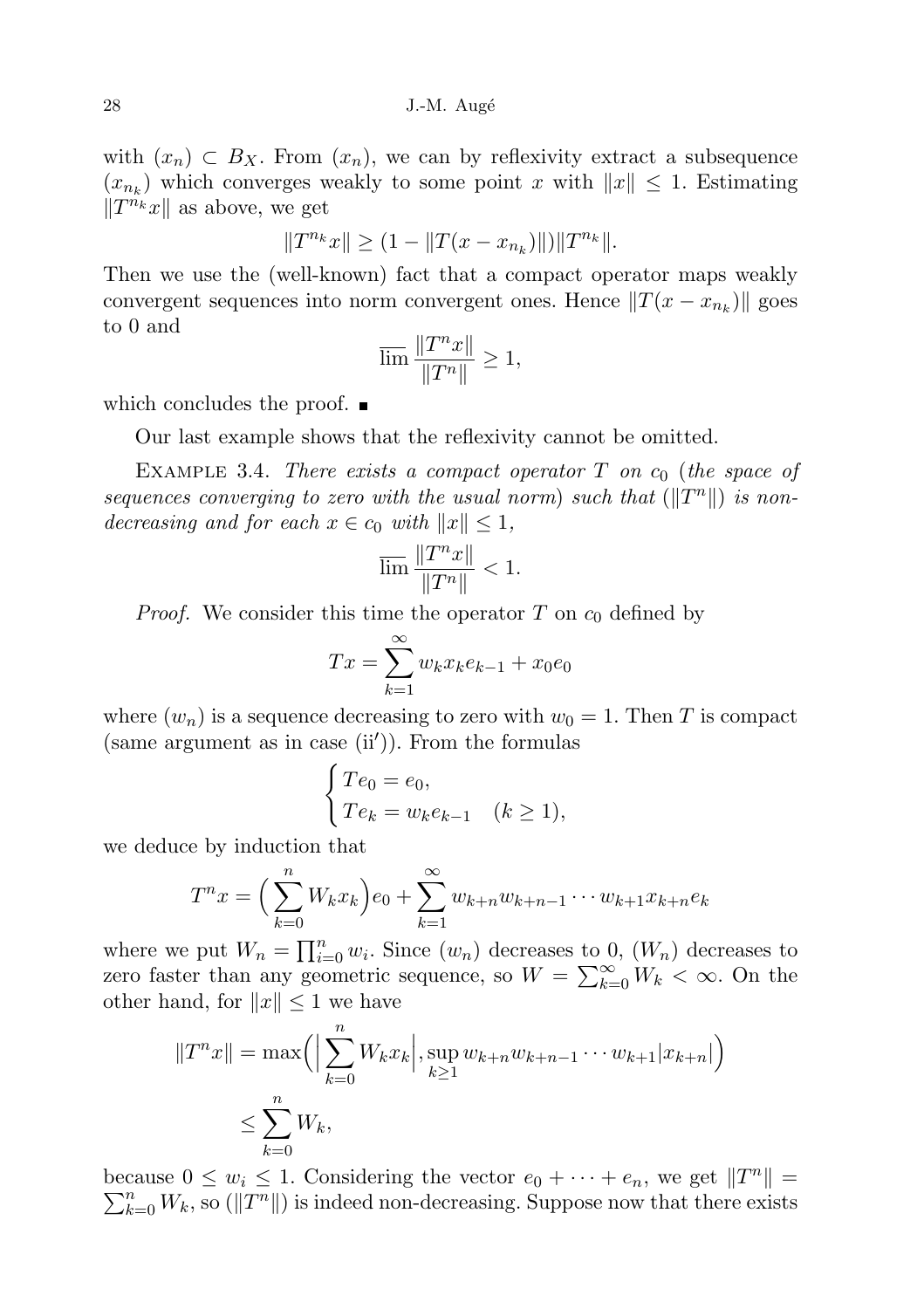a point  $x \in c_0$  with  $||x|| \leq 1$  such that

$$
\overline{\lim}\, \frac{\|T^nx\|}{\|T^n\|}=1.
$$

We see that there exists a non-decreasing map  $\varphi : \mathbb{N} \to \mathbb{N}$  such that

$$
\Big|\sum_{k=0}^{\varphi(n)} W_k x_k\Big| \to W \quad (n \to \infty).
$$

Let N be an integer such that  $|x_k| \leq 1/2$  for  $k \geq N$ . Then

$$
\left| \sum_{k=0}^{\varphi(n)} W_k x_k \right| \leq \sum_{k=0}^{\infty} |x_k| W_k \leq \sum_{k=0}^{N} W_k + \frac{1}{2} \sum_{k=N+1}^{\infty} W_k.
$$

Letting  $n \to \infty$  in the above inequality yields

$$
W \le \sum_{k=0}^{N} W_k + \frac{1}{2} \sum_{k=N+1}^{\infty} W_k < W,
$$

a contradiction.

REMARK 3.5. In the last example and in  $(i')$ , one can also require that  $||T^n|| \to \infty$  (replace T by 2T).

Finally, the last proposition of this section can be seen as a variation of the compact case (see the remark after the proof). It will also be useful in Section 4.

<span id="page-8-0"></span>PROPOSITION 3.6. Let X be a real or complex Banach space and  $T \in$  $\mathcal{L}(X)$  be a non-nilpotent operator. Assume there exists  $a \in [0,1]$  and a subspace M of finite codimension such that  $||T_{|M}^n|| \le a||T^n||$  for infinitely many n's. Then

$$
\left\{x\in X:\varlimsup \frac{\|T^nx\|}{\|T^n\|}>0\right\}
$$

is a dense subset of X.

Proof. By a previous argument (Proposition 3.1), it is enough to find only one point to have automatic density. Replacing  $M$  by its closure, we may assume that M is closed in X. Write  $X = F \oplus M$  where F is a subspace of finite dimension. Let  $(f_1, \ldots, f_r)$  be a normalized basis of F, and  $(f_1^*, \ldots, f_r^*)$  its dual basis (in F). For  $1 \leq i \leq r$ , extend each  $f_i^*$  to X requiring that the restriction of  $f_i^*$  to M is 0. If we denote by P the continuous projection onto  $F$  (with respect to the previous decomposition), we easily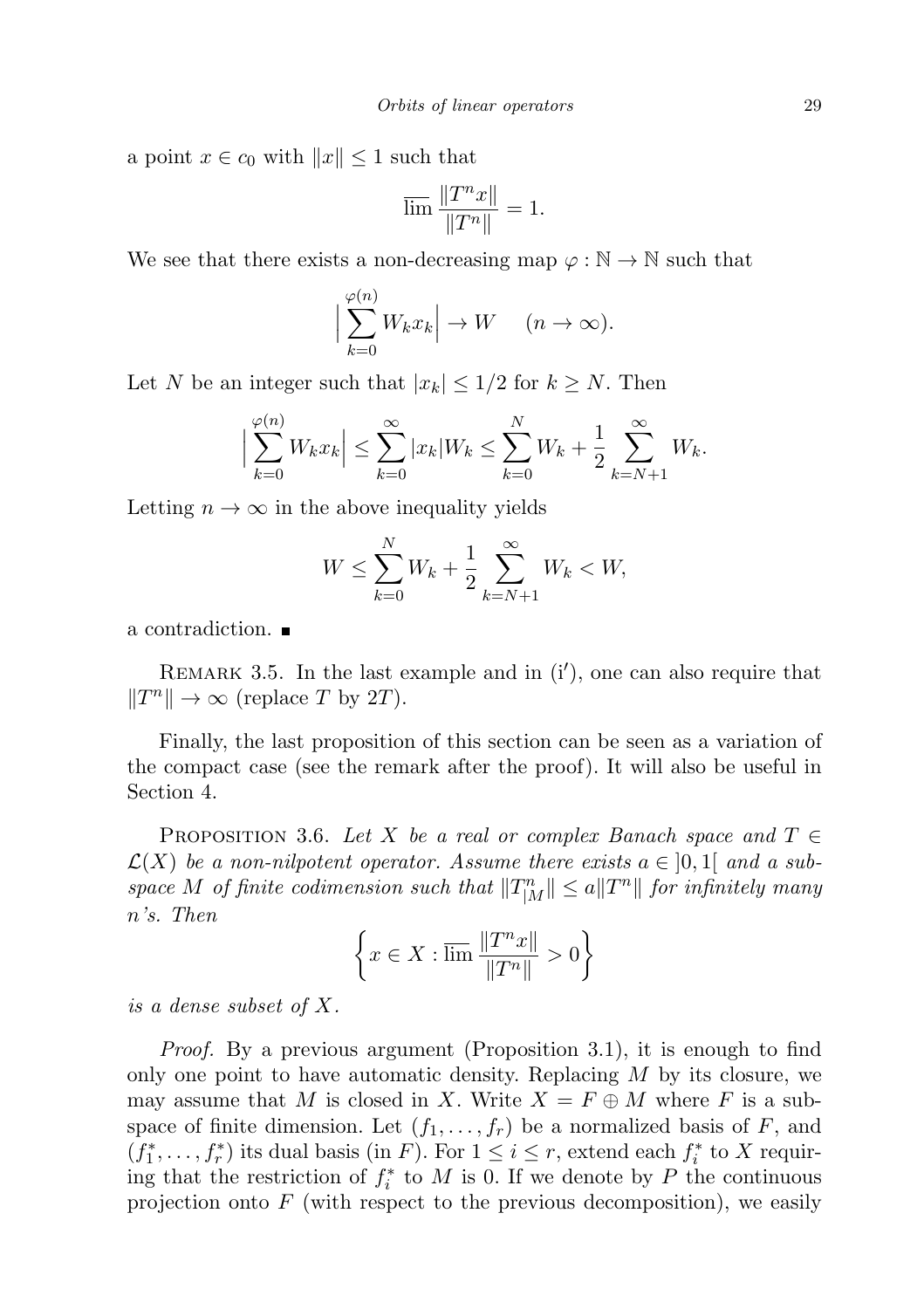see that  $f_i^*$  is continuous with  $||f_i^*|| \leq ||f_i^*|| ||P||$ . Set  $C = \sup_i ||f_i^*||$  and choose  $a_r > 0$  such that  $Cra_r + a < 1$ . Now, set

$$
A = \{ n \in \mathbb{N} : ||T_{|M}^{n}|| \le a||T^{n}|| \},
$$
  

$$
A_{i} = \{ n \in A : ||T^{n}f_{i}|| \ge a_{r}||T^{n}|| \}.
$$

We will show that  $A = \bigcup_{i=1}^r A_i$ ; since A is infinite by hypothesis, so will be one of the  $A_i$ , and this will give the conclusion.

Suppose on the contrary that there exists  $n \in A \setminus \bigcup_{i=1}^r A_i$ . Fix  $\alpha_r \in$  $|Cra_r + a, 1|$  and let  $x \in X$  with  $||x|| = 1$  be such that  $||T^nx|| \ge \alpha_r ||T^n||$ . Write  $x = \sum_{i=1}^{r} x_i f_i + u$  where  $u \in M$ . By construction of the  $f_i^*, x_i = f_i^*(x)$ , hence  $|x_i| \leq C$  and we get

$$
||T^n x|| \le \sum_{i=1}^r |x_i| ||T^n f_i|| + ||T^n u||
$$
  
\n
$$
\le (Cra_r + a) ||T^n|| < \alpha_r ||T^n||,
$$

a contradiction.

REMARK 3.7. For  $T \in \mathcal{L}(X)$ , define

$$
||T||_{\mu} = \inf{||T_{|M}|| : M \subset X, \text{codim } M < \infty}.
$$

This quantity measures the degree of non-compactness of T since  $||T||_{\mu} = 0$ if and only if  $T$  is compact (see [\[LS\]](#page-18-4) for details). The above result roughly says that if  $||T^n||_\mu$  is not too large "uniformly" (that is, the same M works for infinitely many  $n$ 's), then we have the same conclusion as in the compact case.

4. Modulus of asymptotic uniform smoothness and optimal exponents. Our goal in this section is to compute the value of

$$
q_X = \sup \left\{ q > 0 : \text{for every non-nilpotent and bounded linear operator } T, \right\}
$$

$$
\sum_{n=1}^{\infty} \left( \frac{\|T^n x\|}{\|T^n\|} \right)^q = \infty \text{ for some } x \in X \right\}
$$

for some classical Banach spaces. From the results of Müller and Beauzamy quoted in the Introduction, we know that that  $q_X$  is well-defined (i.e. the set over which we take the supremum is not empty) and  $q_X \geq 1$ . Furthermore, the known values [\[Mu\]](#page-18-1) are  $q_{\ell^1} = 1$  and  $q_H = 2$  if H is a Hilbert space. We will compute  $q_{c_0}$ ,  $q_{\ell^p}$  and  $q_{L^p(0,1)}$  for  $1 \leq p < \infty$ . Observe that we actually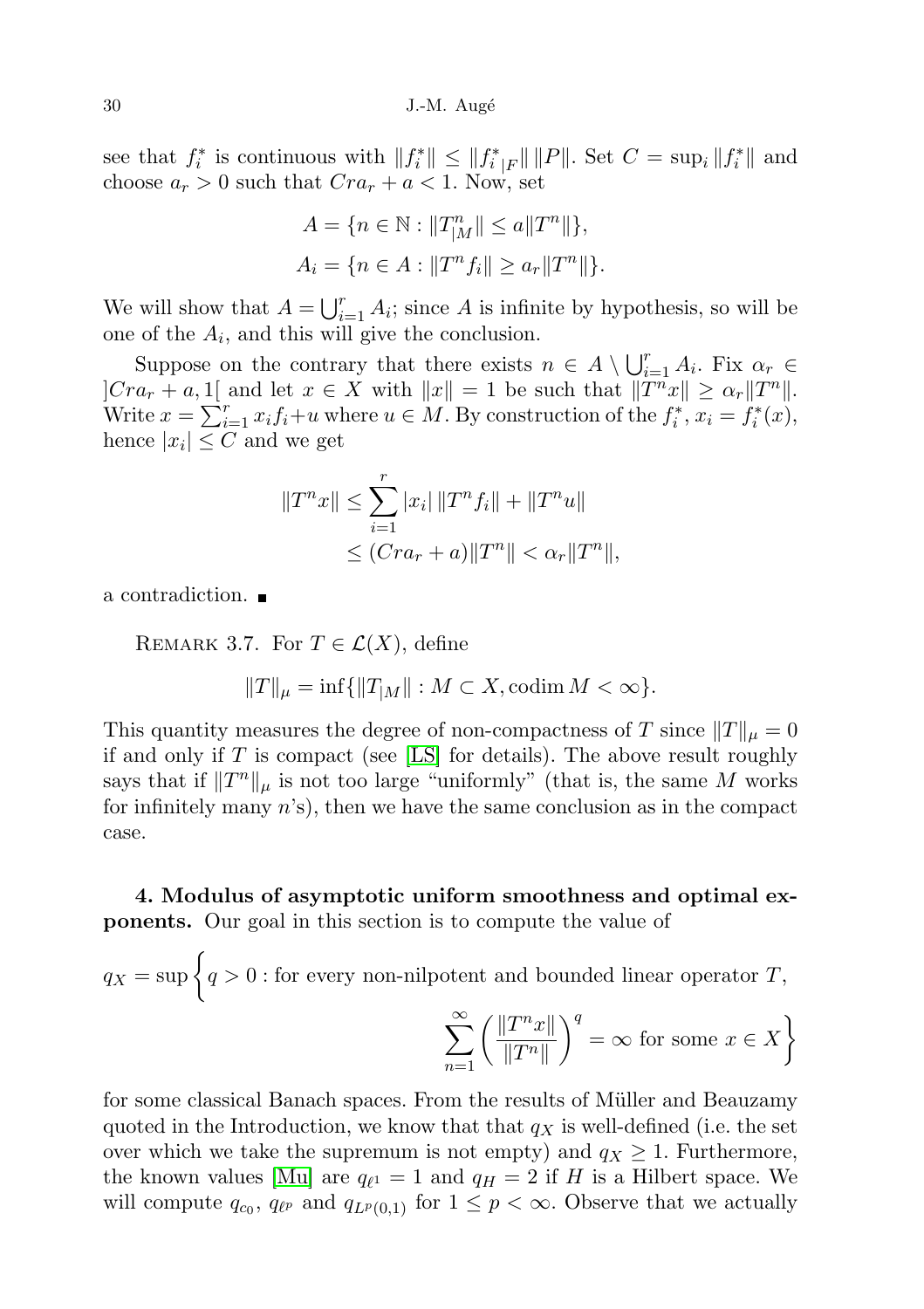have  $q_X = q'_X$  where  $q'_X = \sup \Big\{ q > 0 : \text{for every non-nilpotent and bounded linear operator } T,$ the set  $\left\{x \in X : \sum_{n=0}^{\infty} \left(\frac{\|T^n x\|}{\|T_n\|}\right)\right\}$  $||T^n||$  $\Big\}^q = \infty$  is dense in X }.

n=1 Indeed, this follows from the following observation which is a simple consequence of the Baire category theorem.

<span id="page-10-0"></span>PROPOSITION 4.1. Let  $T \in \mathcal{L}(X)$  be non-nilpotent,  $q_0 > 0$  and assume that for every  $q < q_0$ , there exists  $x_0 \in X$  such that

$$
\sum_{n=1}^{\infty} \left( \frac{\|T^n x_0\|}{\|T^n\|} \right)^q = \infty.
$$

Then the set

$$
A = \left\{ x \in X : \forall q < q_0, \sum_{n=1}^{\infty} \left( \frac{\|T^n x\|}{\|T^n\|} \right)^q = \infty \right\}
$$

is a dense  $G_{\delta}$  subset of X.

*Proof.* Considering a non-decreasing sequence  $(s_k)$  such that  $s_k < q_0$  for each k and  $s_k \to q_0$  as  $k \to \infty$ , we see that it is enough to show that for each  $q < q_0$ , A is a dense  $G_\delta$  subset of X where

$$
\widetilde{A} = \left\{ x \in X : \sum_{n=1}^{\infty} \left( \frac{\|T^n x\|}{\|T^n\|} \right)^q = \infty \right\}.
$$

Write  $\widetilde{A} = \bigcap_{N=1}^{\infty} \Omega_N$ , where

$$
\Omega_N = \left\{ x \in X : \sum_{n=1}^{\infty} \left( \frac{\|T^n x\|}{\|T^n\|} \right)^q > N \right\}.
$$

Using for example the Fatou lemma, it is easy to see that  $X \setminus \Omega_N$  is a closed subset of  $X$  for each  $N$ . By the Baire category theorem, we need to check that each  $\Omega_N$  is dense in X. Fix  $\epsilon > 0$  and  $x \in X$ . Replacing  $x_0$  by  $\lambda x_0$ for some  $\lambda > 0$ , we can assume that  $||x_0|| = \epsilon$ . Now, there exists a constant  $C > 0$  such that  $(x+y)^q \leq C(x^q + y^q)$  for every  $x, y \geq 0$ . From this and the triangle inequality, we get

$$
\sum_{n=1}^{\infty} \left( \frac{\|T^n(x - x_0)\|}{\|T^n\|} \right)^q + \sum_{n=1}^{\infty} \left( \frac{\|T^n(x + x_0)\|}{\|T^n\|} \right)^q \ge \frac{2^q}{C} \sum_{n=1}^{\infty} \left( \frac{\|T^n x_0\|}{\|T^n\|} \right)^q = \infty.
$$

So  $x-x_0$  or  $x+x_0$  belongs to A and since  $||x-(x\pm x_0)|| = \epsilon$ , this concludes the proof.  $\blacksquare$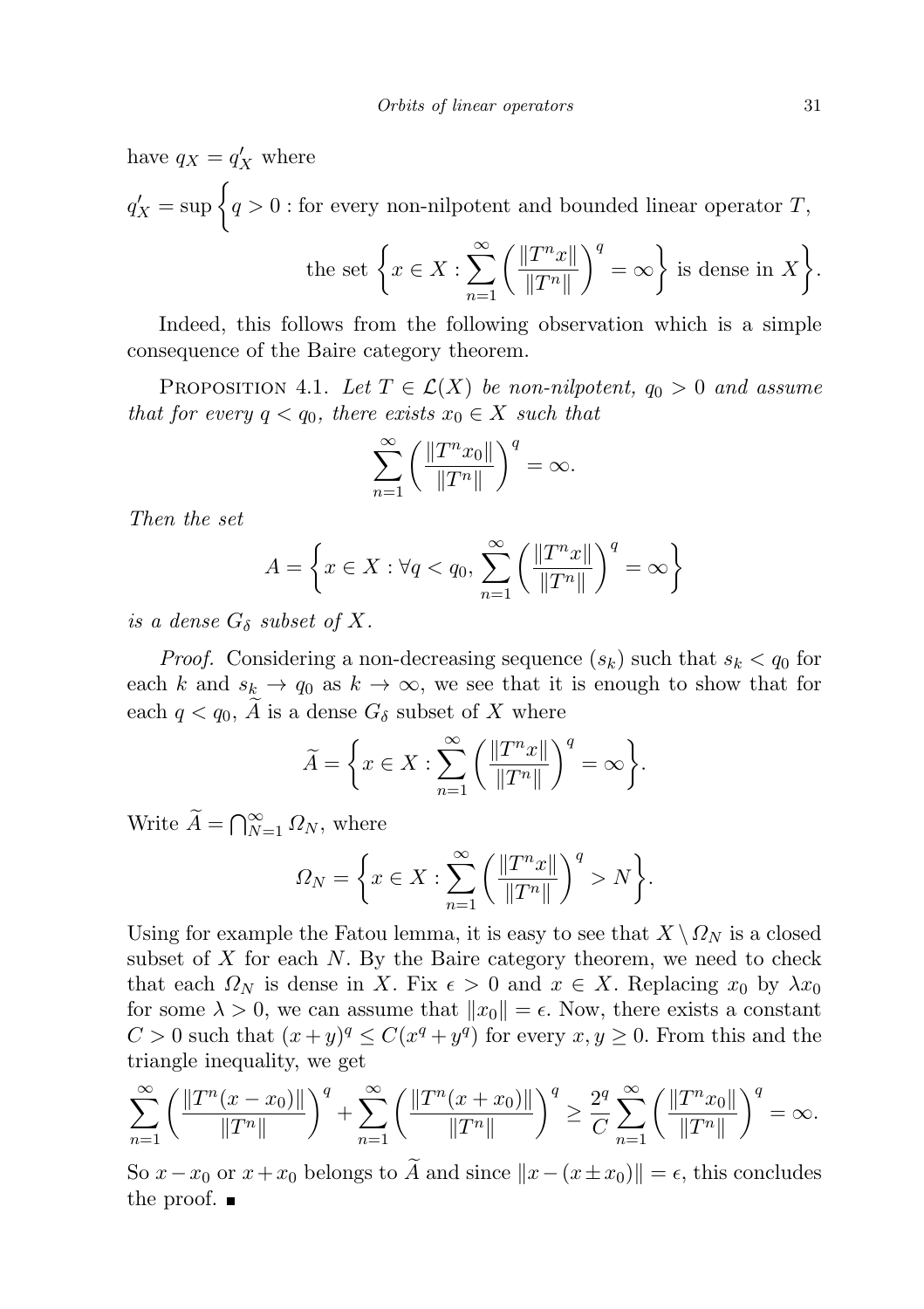REMARK 4.2. If  $q \geq 1$  and X is reflexive, under the assumptions of Proposition [4.1,](#page-10-0) the set A is Haar-null. Indeed, it is enough to show that for each  $N, X \setminus \Omega_N$  is Haar-null, and this follows directly from the theorem of Matoušková [\[Ma\]](#page-18-5): a closed and convex set with empty interior in a reflexive Banach space is Haar-null.

To compute  $q_X$ , we introduce the modulus of asymptotic uniform smoothness of X which is a useful tool from Banach space geometry (but probably not much used in linear dynamics). This quantity has been introduced for the first time by Milman [\[Mi\]](#page-18-6) under some different names. We follow here the more recent terminology which can be found in [\[JLPS\]](#page-17-10).

DEFINITION 4.3. Let  $X$  be a real or complex Banach space. The modulus of asymptotic uniform smoothness of X is the function  $\overline{\rho}_X(t)$  defined by

$$
\overline{\rho}_X(t) = \sup_{\|x\|=1} \inf_{\dim(X/Y) < \infty} \sup_{y \in Y, \|y\|=1} (\|x + ty\| - 1) \quad (t \ge 0).
$$

 $\overline{\rho}_X$  is a 1-Lipschitz, convex and non-decreasing map such that  $\overline{\rho}_X(0) = 0$ and  $\overline{\rho}_X(t) \leq t$  for  $t \geq 0$ . We can now state:

<span id="page-11-0"></span>THEOREM 4.4. Let  $X$  be a Banach space and assume that its modulus of asymptotic uniform smoothness satisfies  $\overline{\rho}_X(2t) = O(\overline{\rho}_X(t))$  as  $t \to 0$ . Let  $\rho : \mathbb{R}^+ \to \mathbb{R}^+$  be a non-decreasing map such that  $\rho(t) > 0$  whenever  $t > 0$ , and

$$
\lim_{t \to 0} \frac{\overline{\rho}_X(t)}{\rho(t)} = 0.
$$

Then there exists a point  $x \in X$  such that

$$
\sum_{n=1}^{\infty} \rho \bigg( \frac{\|T^n x\|}{\|T^n\|} \bigg) = \infty.
$$

As a consequence, we obtain the results claimed in the Introduction. More precisely:

THEOREM 4.5. Let  $T \in \mathcal{L}(X)$   $(X = \ell^p(\mathbb{N}), X = L^p(0,1)$   $(1 \leq p < \infty)$ or  $X = c_0(\mathbb{N})$  be a non-nilpotent operator. Then:

(a) If  $X = \ell^p$ , the set

$$
\left\{x\in X: \forall q
$$

is a dense  $G_{\delta}$  subset of X. On the other hand, there exists  $S \in \mathcal{L}(X)$  $(non-nilpotent)$  such that for each x,

$$
\sum_{n=1}^{\infty} \left( \frac{\|S^n x\|}{\|S^n\|} \right)^p < \infty.
$$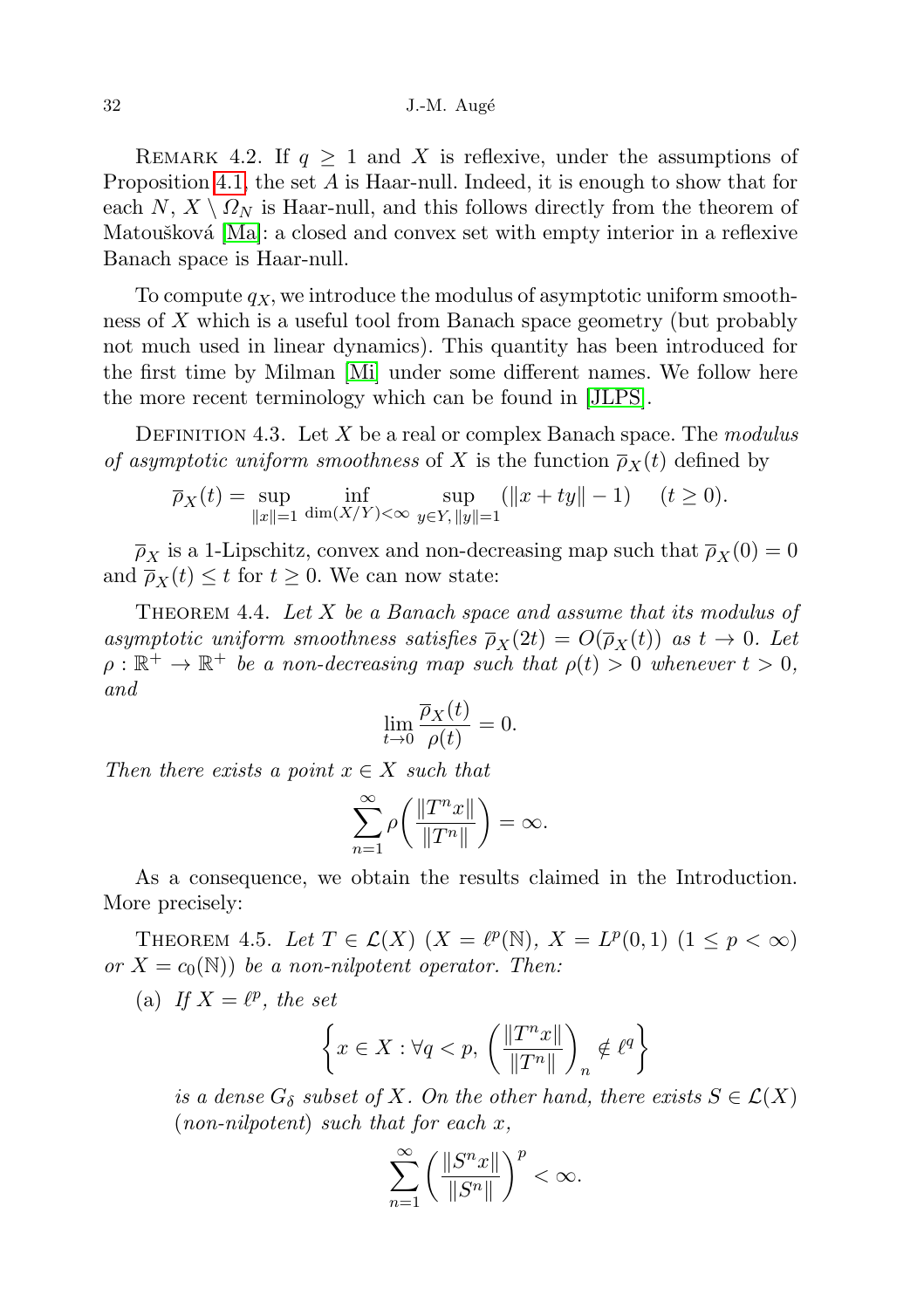(b) If  $X = L^p$ , the set

$$
\left\{ x \in X : \forall q < \min(p, 2), \left( \frac{\|T^n x\|}{\|T^n\|} \right)_n \notin \ell^q \right\}
$$

is a dense  $G_{\delta}$  subset of X. On the other hand, there exists  $R \in \mathcal{L}(X)$  $(non-nilpotent)$  such that for each x,

$$
\sum_{n=1}^{\infty} \left( \frac{\|R^n x\|}{\|R^n\|} \right)^{\min(p,2)} < \infty.
$$

(c) If  $X = c_0$ , the set

$$
\left\{ x \in X : \forall q > 0, \left( \frac{\|T^n x\|}{\|T^n\|} \right)_n \notin \ell^q \right\}
$$

is a dense  $G_{\delta}$  subset of X. In particular,

$$
q_{\ell^p} = p
$$
,  $q_{L^p} = \min(p, 2)$   $(1 \le p < \infty)$ ,  $q_{c_0} = \infty$ .

*Proof.* It is known (and easy to see) that  $\overline{\rho}_{c_0}(t) = 0$  for  $0 \le t \le 1$ , and also for  $t \geq 0$ ,

$$
\overline{\rho}_{\ell^p}(t) = (1 + t^p)^{1/p} - 1 \sim \frac{t^p}{p} \quad (t \to 0).
$$

For  $L^p = L^p(0,1)$ , Milman [\[Mi\]](#page-18-6) obtained the following estimates. For  $L^1$ ,  $\overline{\rho}_{L^{1}}(t) = t.$  For  $1 < p < 2$ ,

$$
\frac{1}{p}t^p \le \overline{\rho}_{L^p}(t) \le \frac{2}{p}t^p \quad (t \to 0).
$$

For  $2 < p < \infty$ , there exists a constant  $C_p > 0$  such that

$$
(p-1)t^2 \le \overline{\rho}_{L^p}(t) \le C_p t^2 \quad (t \to 0).
$$

For  $p = 2$ ,  $\bar{\rho}_{L^2}(t) = (1 + t^2)^{1/2} - 1$  since  $L^2$  and  $\ell^2$  are isometric. Hence the first statement of (a) and (b), and statement (c), are straightforward consequences of Theorem [4.4](#page-11-0) and Proposition [4.1.](#page-10-0)

We now turn to the examples. (a) can be found in [\[Mu\]](#page-18-1). The job there is done for  $p = 2$ , but the general case is almost the same. We include the example anyway for the sake of completeness. Let  $(e_i)$  be the usual canonical basis of  $\ell^p$  and set  $e_{1,0} = e_1, e_{1,1} = e_2, e_{2,0} = e_3, e_{2,1} = e_4, e_{2,2} = e_5, \ldots$  In this way, we can write  $\ell^p = \bigoplus_{k=1}^{\infty} X_k$  where  $X_k$  is the  $(k + 1)$ -dimensional  $\ell^p$  space with basis  $e_{k,0}, \ldots, e_{k,k}$ . Then S is defined by  $S = \bigoplus_{k=1}^{\infty} 2^{-k}B_k$ where  $B_k$  is the usual backward shift on  $\mathcal{L}(X_k)$ , i.e.  $B_k(e_{k,j}) = e_{k,j-1}$  for  $j \geq 1$  and  $B_k e_{k,0} = 0$ . For  $n \geq 1$ ,  $S^n(e_{n,n}) = 2^{-n^2} e_{n,0}$  so  $||S^n|| \geq 2^{-n^2}$ . Let  $x_k = \sum_{j=0}^k \alpha_j e_{k,j} \in X_k$ . We have

$$
\sum_{n=1}^{\infty} \left( \frac{\|S^n x_k\|}{\|S^n\|} \right)^p \le \sum_{n=1}^k \left( \frac{2^{n^2}}{2^{nk}} \left( \sum_{j=n}^k |\alpha_j|^p \right)^{1/p} \right)^p \le \sum_{n=1}^k \frac{1}{2^{n(k-n)}} \|x_k\|^p \le 2 \|x_k\|^p.
$$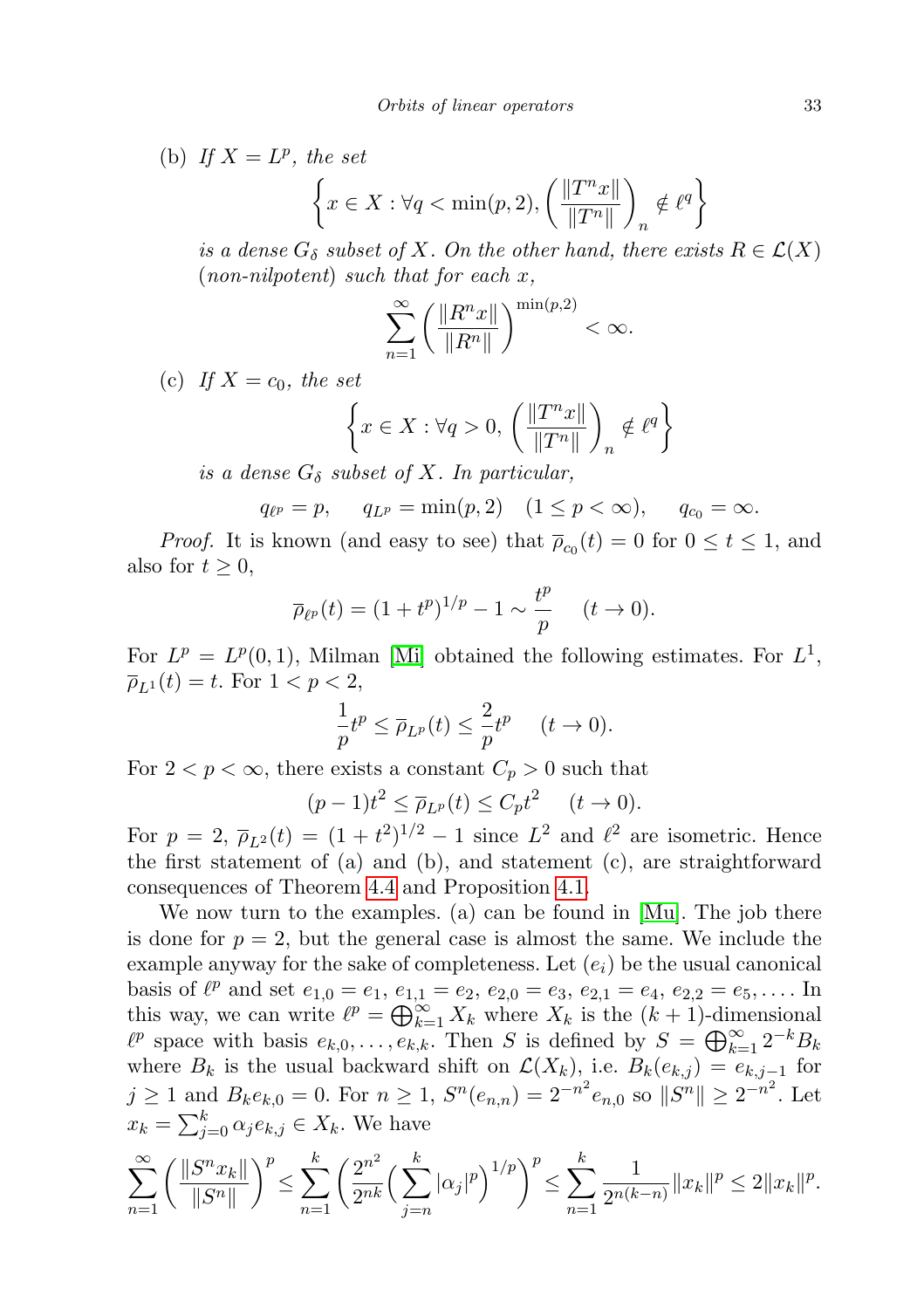It follows that for every  $x = \sum_{k=1}^{\infty} x_k$ , we have

$$
\sum_{n=1}^{\infty} \left( \frac{\|S^n x\|}{\|S^n\|} \right)^p \le \sum_{k=1}^{\infty} \sum_{n=1}^{\infty} \left( \frac{\|S^n x_k\|}{\|S^n\|} \right)^p \le \sum_{k=1}^{\infty} 2\|x_k\|^p < \infty.
$$

Now for (b), recall that for every  $1 \leq p < \infty$ ,  $\ell^p$  is isomorphic to a complemented subspace  $E \subset L^p$ . So write  $L^p = E \oplus F$  where F is a closed subspace of  $L^p$ . If  $Q: \ell^p \to E$  is an isomorphism, then clearly  $S_0 = QSQ^{-1}$ is a bounded operator on E such that for every  $x \in E$ ,

$$
\sum_{n=1}^\infty \left(\frac{\|S_0^nx\|}{\|S_0^n\|}\right)^p<\infty.
$$

Let P be the projection onto E with respect to the decomposition  $L^p = E \oplus F$ and put  $R = S_0 P$ , which is bounded on  $L^p$ . Then for every  $n, R^n = S_0^n P$ . Since P is a projection onto E, we have  $||R^n|| \ge ||S_0^n||$ . Hence

$$
\sum_{n=1}^{\infty} \left( \frac{\|R^n x\|}{\|R^n\|} \right)^p \le \sum_{n=1}^{\infty} \left( \frac{\|S_0^n(Px)\|}{\|S_0^n\|} \right)^p < \infty.
$$

This shows (b) for  $p \leq 2$ . For  $p \geq 2$ , use a similar argument and the fact that  $\ell^2$  is isomorphic to a complemented subspace of  $L^p$ .

It remains to prove Theorem [4.4.](#page-11-0) Before going into the proof, we will need the following elementary lemma.

<span id="page-13-0"></span>LEMMA 4.6. Let  $f, g$  be two maps from  $\mathbb{R}^+$  to  $\mathbb{R}^+$ . Assume that

$$
\lim_{x \to 0} \frac{f(x)}{g(x)} = 0 \quad and \quad \lim_{x \to 0} f(x) = 0.
$$

Then there exists a sequence  $(\alpha_i) \subset \mathbb{R}^+$  with  $\alpha_i \to 0$  (as  $i \to \infty$ ) such that

$$
\sum_{i=1}^{\infty} f(\alpha_i) < \infty \quad \text{and} \quad \sum_{i=1}^{\infty} g(\alpha_i) = \infty.
$$

*Proof.* If  $g(x) \to 0$  as  $x \to 0$ , there exist  $\epsilon > 0$  and  $(\alpha_i) \subset \mathbb{R}^+$  with  $\alpha_i \to 0$  such that  $g(\alpha_i) \geq \epsilon$  for each  $i \geq 1$ . By passing to a subsequence, one can assume that  $\sum_{i=1}^{\infty} f(\alpha_i) < \infty$  (because  $f(x) \to 0$ ) and since  $g(\alpha_i) \geq \epsilon$ for each i, one also gets  $\sum_{i=1}^{\infty} g(\alpha_i) = \infty$ .

Now, if  $g(x) \to 0$  as  $x \to 0$ , fix  $(\epsilon_i) \subset \mathbb{R}^+$  with  $\epsilon_i > 0$  for each i such that  $\sum_{i=1}^{\infty} \epsilon_i < \infty$ . Choose, for each  $i \geq 1$ ,  $x_i \in ]0,1/i[$  such that  $f(x_i) \leq \epsilon_i g(x_i)$ and  $g(x_i) \leq 1/2$ . Put  $n_1 = 1$  and  $n_{i+1} = n_i + \lfloor 1/g(x_i) \rfloor$  where  $\lfloor x \rfloor$  denotes the integer part of x. If k is an integer with  $n_i \leq k \leq n_{i+1} - 1$ , put  $\alpha_k = x_i$ .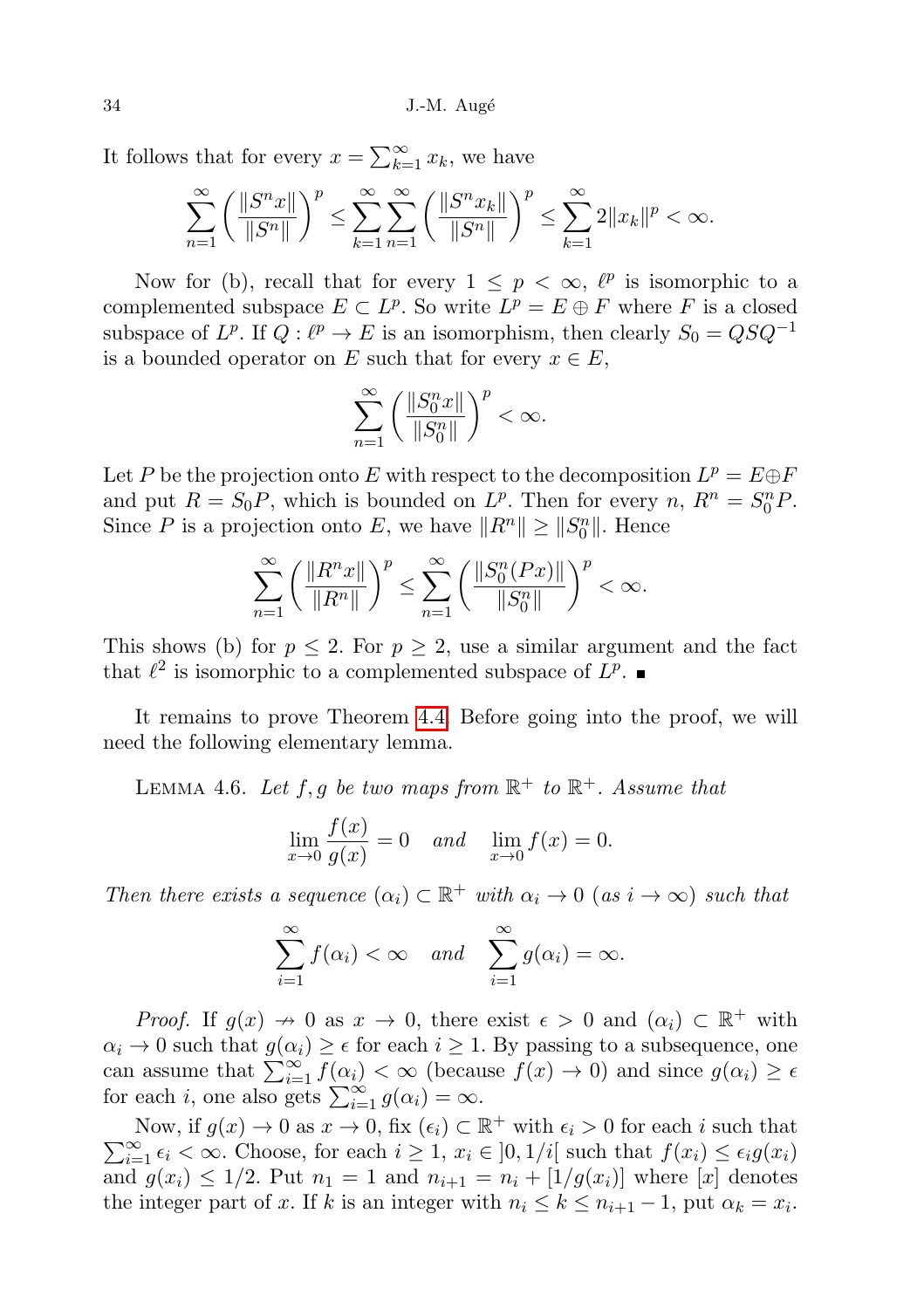Then  $\alpha_k \to 0$  because  $x_i \to 0$ . We have

$$
\sum_{j=1}^{\infty} f(\alpha_j) = \sum_{i=1}^{\infty} \sum_{k=n_i}^{n_{i+1}-1} f(\alpha_k) = \sum_{i=1}^{\infty} f(x_i)(n_{i+1} - n_i)
$$
  

$$
\leq \sum_{i=1}^{\infty} \epsilon_i g(x_i)(n_{i+1} - n_i) \leq \sum_{i=1}^{\infty} \epsilon_i < \infty.
$$

On the other hand,

$$
\sum_{j=1}^{\infty} g(\alpha_j) = \sum_{i=1}^{\infty} g(x_i)(n_{i+1} - n_i)
$$
  
 
$$
\geq \sum_{i=1}^{\infty} (1 - g(x_i)) \geq \sum_{i=1}^{\infty} \frac{1}{2} = \infty,
$$

and this concludes the proof of the lemma.  $\blacksquare$ 

We are now ready for the proof of Theorem [4.4.](#page-11-0) We will combine some techniques from [\[Mu\]](#page-18-1) and [\[L\]](#page-18-7).

Proof of Theorem [4.4.](#page-11-0) We can make the following assumption:

(\*) for every subspace M of finite codimension,  $||T_{|M}^n|| > \frac{1}{2}$  $\frac{1}{2}||T^n||$  for all but a finite number of  $n$ 's.

Indeed, if this is not true, then by Proposition [3.6,](#page-8-0) there exists  $\epsilon > 0$ , a point  $x \in X$  and a non-decreasing sequence  $(n_i)$  such that for each j,

$$
\frac{\|T^{n_j}x\|}{\|T^{n_j}\|} \ge \epsilon.
$$

Since  $\rho(\epsilon) > 0$ , this obviously implies that

$$
\sum_{n=1}^{\infty} \rho \bigg( \frac{\|T^n x\|}{\|T^n\|} \bigg) = \infty.
$$

Hence we can suppose that  $(*)$  holds. By Lemma [4.6,](#page-13-0) there exists a sequence  $(\tilde{\alpha}_i)$  with  $\tilde{\alpha}_i \rightarrow 0$  such that

$$
\sum_{i=1}^{\infty} \overline{\rho}_X(\tilde{\alpha}_i) < \infty \quad \text{and} \quad \sum_{i=1}^{\infty} \rho(\tilde{\alpha}_i) = \infty.
$$

Since  $\rho$  is non-decreasing and  $\overline{\rho}_X(2t) = O(\overline{\rho}_X(t))$ , we see that

$$
\sum_{i=1}^{\infty} \overline{\rho}_X(\alpha_i) < \infty \quad \text{and} \quad \sum_{i=1}^{\infty} \rho\left(\frac{\alpha_i}{2}\right) = \infty,
$$

where we have put  $\alpha_i = 2\tilde{\alpha}_i$ . Now, using again the hypothesis  $\bar{p}_X(2t)$  $= O(\overline{\rho}_X(t))$ , we see that  $\sum_{i=1}^{\infty} \overline{\rho}_X(2^k \alpha_i) < \infty$  for each k, and thus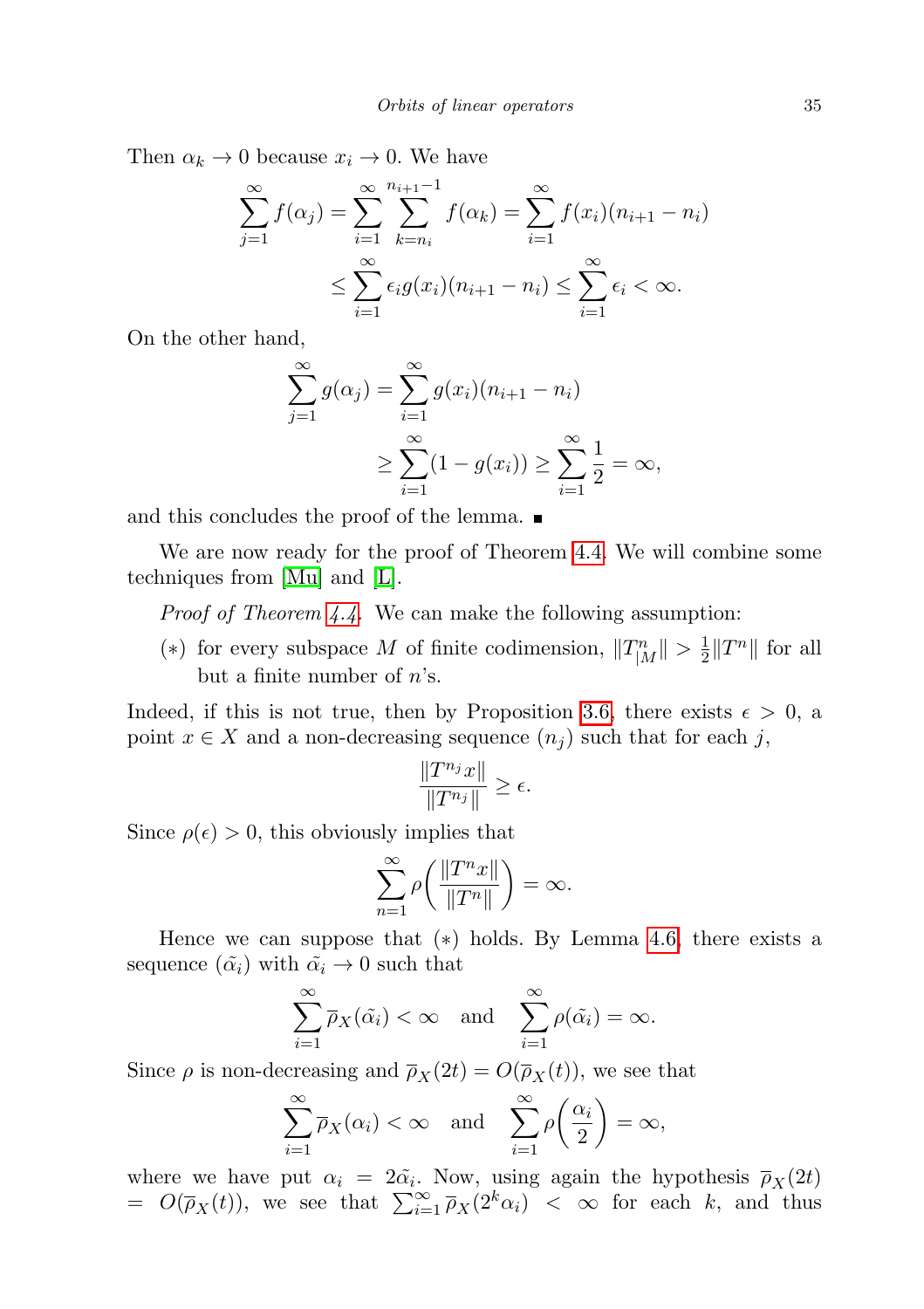$\prod_{i=1}^{\infty} (1 + \overline{\rho}_X(2^k \alpha_i))$  converges. From this and the fact that  $\alpha_i \to 0$ , we can find an increasing sequence  $(m_k)$  of integers such that

$$
\alpha_i \leq 2^{-k} \quad (i \geq m_k) \quad \text{and} \quad \prod_{i=m_k}^{\infty} (1 + \overline{\rho}_X(2^k \alpha_i)) \leq 2.
$$

Without loss of generality, we may assume that  $m_1 = 1$ . Let us also fix once for all a sequence  $(\beta_i)$  with  $\beta_i > 0$  such that  $\prod_{i=1}^{\infty} (1 + \beta_i)$  converges. Next, we are going to construct by induction two sequences  $(n_i)$  and  $(u_i)$  such that  $n_1 < n_2 < \cdots$  and  $||u_i|| = 1$ . Further, these sequences will have two properties; First, for each  $l \geq 1$  and  $j \leq l$ ,

<span id="page-15-1"></span>(1) 
$$
\left\|T^{n_j}\left(\sum_{i=1}^l \alpha_i u_i\right)\right\| \geq \frac{\alpha_j}{2} \|T^{n_j}\|.
$$

Secondly, for each  $k \geq 1$ , and  $m_k \leq l \leq m_{k+1} - 1$ ,

<span id="page-15-0"></span>
$$
(2) \qquad \Big\|\sum_{i=m_k}^l \alpha_i u_i\Big\| \leq 2^{1-k} \Big(\prod_{i=m_k}^l (1+\beta_i)\Big) \Big(\prod_{i=m_k}^l (1+\overline{\rho}_X(2^k\alpha_i))\Big).
$$

Once this is done, by [\(2\)](#page-15-0) and since  $\prod_{i=m_k}^{\infty} (1 + \overline{\rho}_X(2^k \alpha_i)) \leq 2$ , we see that  $(\sum_{i=1}^{l} \alpha_i u_i)_l$  is Cauchy, and thus converges to some x. By [\(1\)](#page-15-1), for fixed j, we get in the limit

$$
||T^{n_j}x|| \geq \frac{\alpha_j}{2}||T^{n_j}||,
$$

whence

$$
\sum_{n=1}^{\infty} \rho\left(\frac{\|T^n x\|}{\|T^n\|}\right) \ge \sum_{j=1}^{\infty} \rho\left(\frac{\|T^{n_j} x\|}{\|T^{n_j}\|}\right) \ge \sum_{j=1}^{\infty} \rho\left(\frac{\alpha_j}{2}\right) = \infty,
$$

and this is the desired conclusion.

Now, we turn to the inductive construction. Set  $n_1 = 1$ . There exists  $u_1 \in X$  with  $||u_1|| = 1$  and  $||Tu_1|| \ge \alpha_1/2$ . Let  $k \ge 1$  and assume the construction has been carried out up to  $m_k \leq l \leq m_{k+1}-1$ . If  $l+1 = m_{k+1}$ , then

$$
||\alpha_{l+1}u_{l+1}|| \leq 2^{-(k+1)} \leq 2^{1-(k+1)}(1+\beta_{l+1})(1+\overline{\rho}_X(2^{k+1}\alpha_{l+1})),
$$

so [\(2\)](#page-15-0) is automatically satisfied for  $l + 1$ . Arguments to get [\(1\)](#page-15-1) will be detailed later. Suppose now that  $l + 1 \leq m_{k+1} - 1$ . For convenience until the end of the proof, we put  $s_l = \sum_{i=m_k}^{l} \alpha_i u_i$  and  $x_l = \sum_{i=1}^{l} \alpha_i u_i$ .

We distinguish two cases. Suppose first that  $||s_l|| \leq 2^{-k}$ . Then for any choice of  $u_{l+1}$  such that  $||u_{l+1}|| = 1$ ,

$$
\Big\|\sum_{i=m_k}^{l+1} \alpha_i u_i\Big\| \le \|s_l\| + \alpha_{l+1} \le 2^{1-k}.
$$

Hence [\(2\)](#page-15-0) is again always satisfied.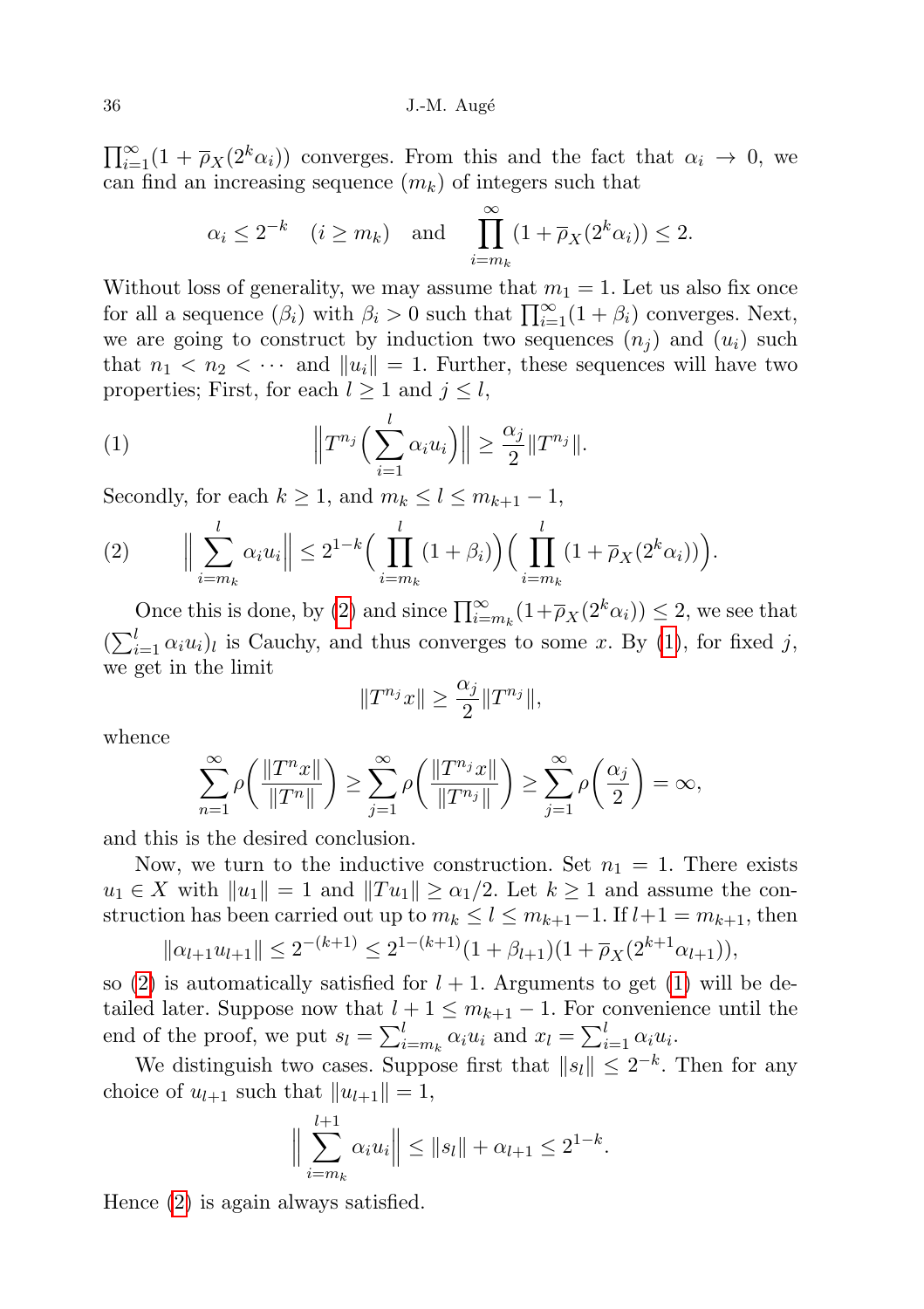We now indicate how to get [\(1\)](#page-15-1). For each  $j \leq l$ , select a linear functional  $f_j$  such that  $||f_j|| = 1$  and  $||f_j(T^{n_j}x_l)|| = ||T^{n_j}x_l||$  and put

$$
M = \bigcap_{j=1}^{l} \ker(f_j T^{n_j}),
$$

which is clearly of finite codimension. Applying  $(*)$ , we can find  $n_{l+1} > n_l$ and  $v \in M$  with  $||v|| = 1$  such that

$$
||T^{n_{l+1}}v|| \geq \frac{1}{2}||T^{n_{l+1}}||.
$$

Since

$$
||T^{n_{l+1}}(x_l + \alpha_{l+1}v)|| + ||T^{n_{l+1}}(x_l - \alpha_{l+1}v)||
$$
  
\n
$$
\geq 2||T^{n_{l+1}}v||\alpha_{l+1} \geq ||T^{n_{l+1}}||\alpha_{l+1},
$$

there exists  $\epsilon = \pm 1$  such that

$$
||T^{n_{l+1}}(x_l + \epsilon \alpha_{l+1} v)|| \ge \frac{\alpha_{l+1}}{2} ||T^{n_{l+1}}||.
$$

Putting  $u_{l+1} = \epsilon v$ , we have proved [\(1\)](#page-15-1) for  $j = l + 1$ . For  $j \leq l$ , we obtain

$$
||T^{n_j}(x_l + \alpha_{l+1}u_{l+1})|| \ge ||f_jT^{n_j}(x_l + \alpha_{l+1}u_{l+1})|| = ||f_jT^{n_j}x_l|| = ||T^{n_j}x_l||
$$
  

$$
\ge \frac{\alpha_j}{2}||T^{n_j}||,
$$

where the last inequality follows from the induction hypothesis of [\(1\)](#page-15-1).

Suppose now that  $||s_l|| \geq 2^{-k}$ . From the definition of the modulus of asymptotic smoothness, we can find a subspace  $Y \subset X$  of finite codimension such that for all  $y \in Y$  with  $||y|| = 1$ ,

<span id="page-16-0"></span>(3) 
$$
\left\| \frac{s_l}{\|s_l\|} + 2^k \alpha_{l+1} y \right\| \le (1 + \beta_{l+1})(1 + \overline{\rho}_X(2^k \alpha_{l+1})).
$$

This time, we set

$$
M = \bigcap_{j=1}^{l} \ker(f_j T^{n_j}) \cap Y
$$

where the  $f_i$  are constructed exactly as in the previous case. We also construct in the same way  $n_{l+1}$  and  $u_{l+1} \in M$  with  $||u_{l+1}|| = 1$  so that [\(1\)](#page-15-1) holds for  $l + 1$ . Now [\(3\)](#page-16-0) with  $y = u_{l+1} \in M \subset Y$  yields

<span id="page-16-1"></span>(4) 
$$
\|s_l + 2^k \|s_l\|\alpha_{l+1} u_{l+1}\| \leq \|s_l\|(1 + \beta_{l+1})(1 + \overline{\rho}_X(2^k \alpha_{l+1})).
$$

The condition  $||s_l|| \geq 2^{-k}$  implies that  $s_l + \alpha_{l+1}u_{l+1}$  lies on the segment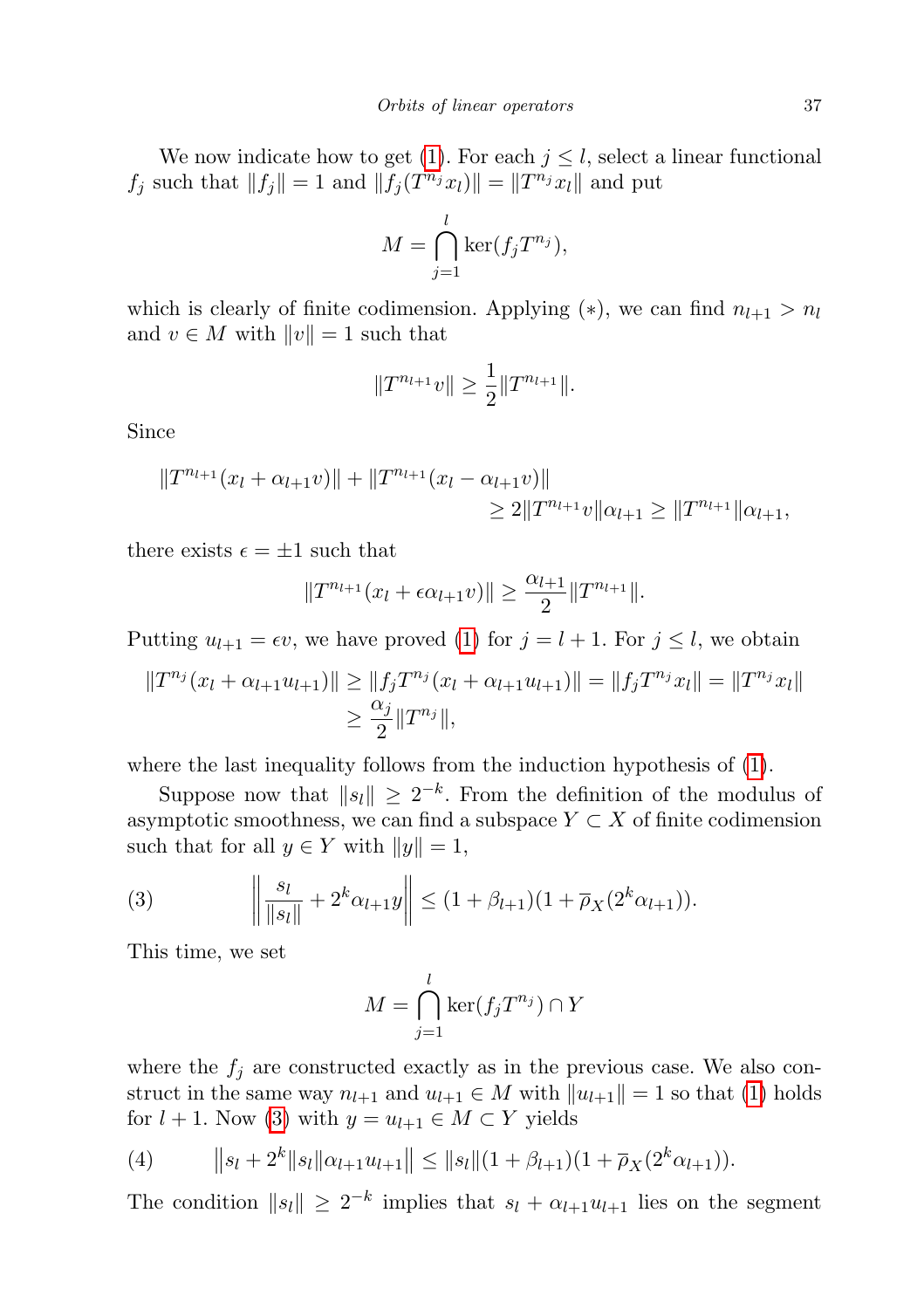joining  $s_l$  to  $s_l + 2^k ||s_l|| \alpha_{l+1} u_{l+1}$ . Hence, from [\(4\)](#page-16-1) we get

$$
\Big\| \sum_{i=m_k}^{l+1} \alpha_i u_i \Big\| = \|s_l + \alpha_{l+1} u_{l+1}\| \le \|s_l\|(1+\beta_{l+1})(1+\overline{\rho}_X(2^k \alpha_{l+1}))
$$
  

$$
\le 2^{1-k} \Big( \prod_{i=m_k}^{l+1} (1+\beta_i) \Big) \Big( \prod_{i=m_k}^{l+1} (1+\overline{\rho}_X(2^k \alpha_i)) \Big),
$$

where the last inequality follows from the induction hypothesis. We see that [\(2\)](#page-15-0) is satisfied for  $l + 1$ , and this ends the construction.

REMARK 4.7. Lindenstrauss [\[L\]](#page-18-7) showed the following result: if  $(x_i) \subset X$ is such that  $\sum_{i=1}^{\infty} \epsilon_i x_i$  diverges for every choice of signs  $(\epsilon_i) \subset \{-1,1\}$ , then  $\sum_{i=1}^{\infty} \rho_X(\|x_i\|) = \infty$  where  $\rho_X$  is the usual modulus of smoothness defined for  $t \geq 0$  by

$$
\rho_X(t) = \frac{1}{2} \sup_{\|x\| = \|y\| = 1} (\|x + ty\| + \|x - ty\| - 2).
$$

REMARK 4.8. We do not know if the assumption  $\bar{p}_X(2t) = O(\bar{p}_X(t))$  is really necessary, although it seems to us that a "bad" Orlicz space may not have this property.

## References

- <span id="page-17-5"></span>[Bal1] K. M. Ball, The plank problem for symmetric bodies, Invent. Math. 10 (1991), 535–543.
- <span id="page-17-6"></span>[Bal2] K. M. Ball, The complex plank problem, Bull. London Math. Soc. 33 (2001), 433–442.
- <span id="page-17-2"></span>[\[Bay1\]](http://dx.doi.org/10.1090/S0002-9939-05-07842-1) F. Bayart, Porosity and hypercyclic operators, Proc. Amer. Math. Soc. 133 (2005), 3309–3316.
- <span id="page-17-7"></span>[\[Bay2\]](http://dx.doi.org/10.1007/s00209-009-0474-2) F. Bayart, Weak-closure and polarization constant by Gaussian meausure, Math. Z. 264 (2010), 459–468.
- <span id="page-17-4"></span>[Be] B. Beauzamy, Introduction to Operator Theory and Invariant Subspaces, North-Holland Math. Library 42, North-Holland, Amsterdam, 1988.
- <span id="page-17-0"></span>[BM] F. Bayart and E. Matheron, Dynamics of Linear Operators, Cambridge Tracts in Math. 179, Cambridge Univ. Press, 2009.
- <span id="page-17-3"></span>[BMM] F. Bayart, E. Matheron and P. Moreau, Small sets and hypercyclic vectors, Comment. Math. Univ. Carolin. 49 (2008), 53–65.
- <span id="page-17-1"></span>[BL] Y. Benyamini and J. Lindenstrauss, Geometric Nonlinear Functional Analysis, Colloq. Publ. 48, Amer. Math. Soc., 2000.
- <span id="page-17-9"></span>[\[C\]](http://dx.doi.org/10.1007/BF02762799) J. P. R. Christensen, On sets of Haar measure zero in Polish abelian groups, Israel J. Math. 13 (1972), 255–260.
- <span id="page-17-8"></span>[D] E. P. Dolženko, *Boundary properties of arbitrary functions*, Izv. Akad. Nauk SSSR Ser. Mat. 31 (1967), 3–14 (in Russian).
- <span id="page-17-10"></span>[\[JLPS\]](http://dx.doi.org/10.1112/S0024611502013400) W. B. Johnson, J. Lindenstrauss, D. Preiss and G. Schechtman, Almost Fréchet differentiability of Lipschitz mappings between infinite-dimensional Banach spaces, Proc. London Math. Soc. (3) 84 (2002), 711–746.